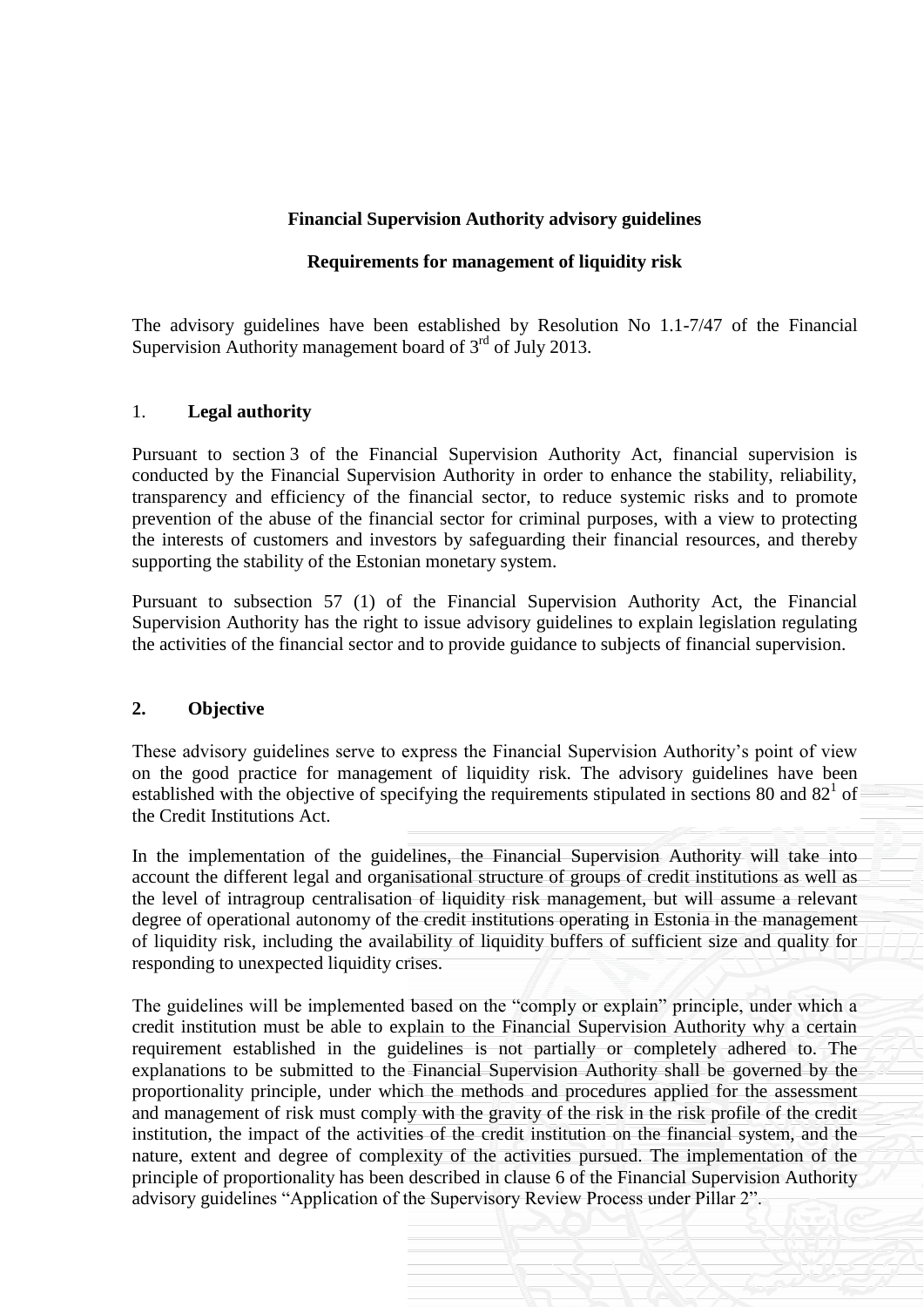These advisory guidelines are governed by the advisory materials on the management of liquidity risk, issued by the European Banking Authority and the Basel Committee on Banking Supervision.

### **3. Scope of application**

- 3.1. The guidelines shall apply to all credit institutions and to branches of foreign credit institutions operating in Estonia (hereinafter referred to as the *credit institution*).
- 3.2. The guidelines shall apply to credit institutions, regardless of their legal or business structure or degree of centralisation of the management of liquidity risk.
- 3.3. In the implementation of the guidelines, the Financial Supervision Authority shall be governed by the principle of proportionality.
- 3.4. The specifications for branches of foreign credit institutions have been stipulated in clause 8 of these guidelines.

### **4. Terms and definitions used in the guidelines**

- 4.1. Escalation procedures measures taken by a credit institution upon occurrence of extraordinary circumstances or serious abnormalities in adherence to the internal rules of procedure.
- 4.2. Group a cross-border consolidation group of a credit institution, where the credit institution serves as a parent, subsidiary or branch.
- 4.3. Liquidity the ability of a credit institution to fulfil its obligations in a timely manner.
- 4.4. Liquid assets assets unencumbered with high-liquidity collateral.
- 4.5. Contingency liquidity plan a set of policies, procedures and activity plans serving the purpose of ensuring the preservation of the liquidity of a credit institution or swift recovery from a liquidity crisis.
- 4.6. Liquidity crisis a situation where a credit institution or the financial market in general faces a high liquidity risk, among other things due to limited access to sources of financing.
- 4.7. Liquidity buffer a set of assets unencumbered with high-quality and high-liquidity collateral that can be exploited in the event of a liquidity crisis.
- 4.8. Liquidity deficit a situation where the negative cash flow forecast of a credit institution for a certain period of time exceeds the positive cash flow forecast.
- 4.9. Liquidity risk the risk of a credit institution being unable to fulfil its obligations in a timely manner or in the full extent without incurring significant costs in the process.
- 4.10. Management of liquidity risk a set of activities aiming at systematic identification, measurement, control and monitoring of the liquidity risk of a credit institution.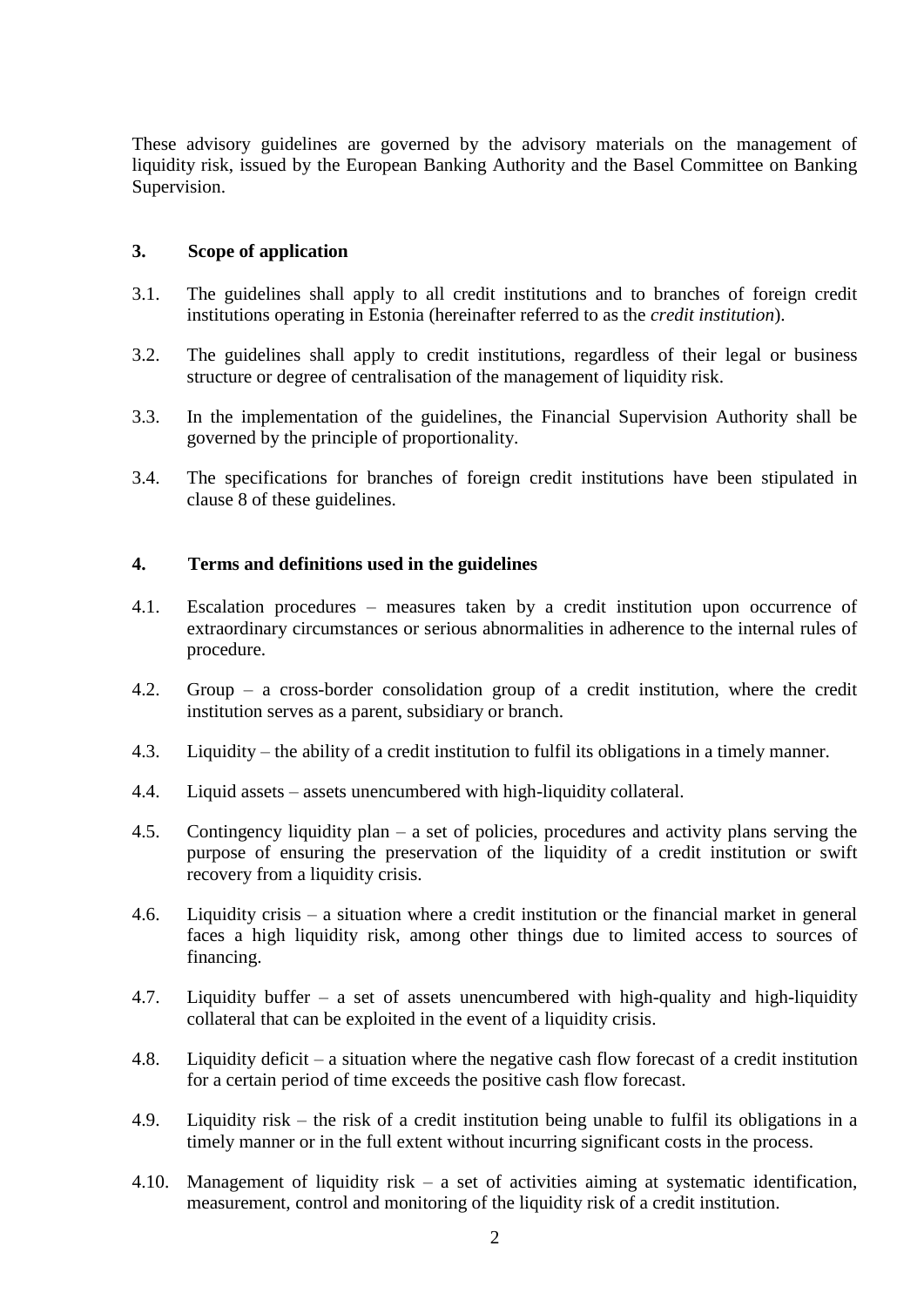- 4.11. Liquidity risk stress test an analysis which aims at assessing the impact of significant unfavourable changes in the operating environment on the liquidity of a credit institution.
- 4.12. Liquidity risk tolerance a level of liquidity risk to which a credit institution has been deliberately exposed.
- 4.13. Central management of liquidity risk a situation where a credit institution organises, in a significant extent, the management of liquidity risk, including engagement of resources, via a unit of the same group located in another jurisdiction.
- 4.14. Maintenance period a time period during which a credit institution is able to continue business as usual, and fulfil its obligations without engaging additional resources.
- 4.15. Resources debt financing engaged by a credit institution, including deposits, loans received and funds raised through other sources.
- 4.16. Market liquidity a characteristic feature of a financial instrument, expressing the speed in which the financial instrument can be exchanged for money or against another financial instrument without bearing significant damage.
- 4.17. Unit a structural unit of a credit institution or a legal unit of a group of credit institutions.

### **5. General requirements for management of liquidity risk**

- 5.1. A credit institution shall have sufficient liquidity for fulfilling its obligations at any given moment in time.
- 5.2. A credit institution shall establish a reliable framework for management of liquidity risk as a part of the general risk management framework.
- 5.3. The purpose of liquidity risk management is to ensure that a credit institution is able to fulfil its obligations in a timely manner and in the full extent, and to cope with a liquidity crisis for as long as possible.
- 5.4. The liquidity risk management framework of a credit institution shall cover all activities required for reliable identification, measurement, controlling and monitoring of liquidity risk.
- 5.5. To ensure sufficient operational autonomy, a credit institution shall identify, measure, control and monitor its liquidity risk separately from other units of the same group located in other jurisdictions, and shall not delegate management of liquidity risk fully to a unit of the same group located in another jurisdiction.
- 5.6. In management of liquidity risk, a credit institution shall consider the different manifestations of liquidity risk, including:
	- 1) financing risk i.e. the risk of a credit institution being unable to engage resources without negatively affecting its daily activities or financial position;
	- 2) market liquidity risk i.e. the risk of a credit institution being unable, due to low trading activity or a market failure, to dispose of a financial instrument without taking significant damage.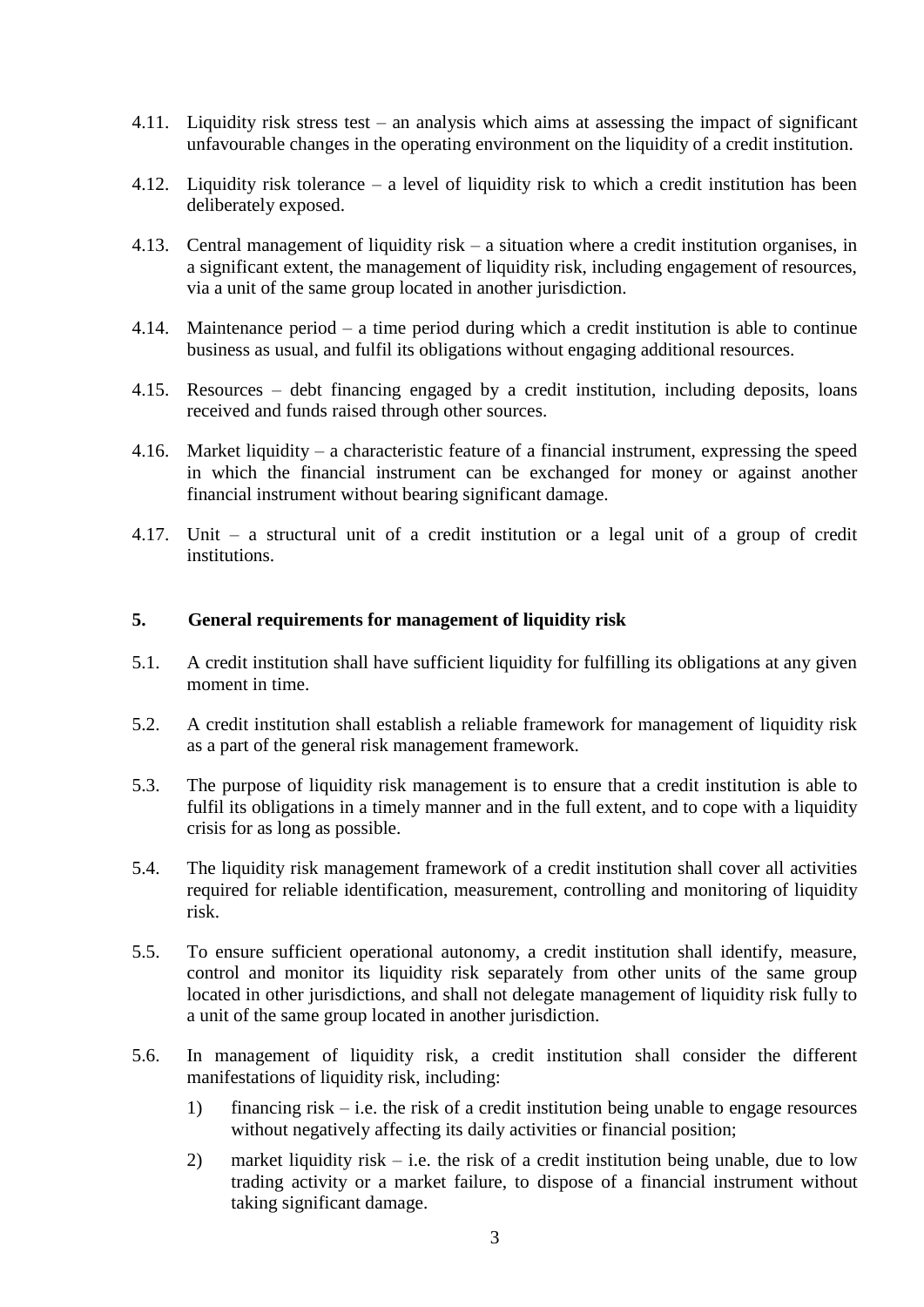5.7. A credit institution shall constantly assess the liquidity risk and evaluate the combined impact of other risks, especially of credit risk, market risk, operational risk and reputation risk.

## **6. Obligations of the supervisory board of a credit institution in the management of liquidity risk**

- 6.1. The supervisory board of a credit institution shall establish a liquidity risk strategy for the credit institution, as well as the general principles for managing liquidity risk.
- 6.2. The supervisory board of a credit institution shall review the liquidity risk strategy at least once a year, and introduce changes, where necessary, by considering changes in the activities, liquidity risk tolerance and operating environment of the credit institution.
- 6.3. The supervisory board of a credit institution shall make sure that the activities of the management board of the credit institution and the liquidity risk policies and procedures established by the management board are in compliance with the liquidity risk strategy of the credit institution.
- 6.4. The supervisory board of a credit institution shall make sure that the credit institution establishes the relevant procedures and systems for identification, measurement, controlling and monitoring of all sources of liquidity risk.
- 6.5. The supervisory board of a credit institution shall be provided with relevant information on the liquidity risk level and potential liquidity problems of a credit institution on a regular basis.

## **7. Obligations of the management board of a credit institution in the management of liquidity risk**

- 7.1. The management board of a credit institution shall be responsible for the implementation of the liquidity risk strategy and practical organisation of the management of liquidity risk.
- 7.2. The management board of a credit institution shall establish policies and procedures in line with the liquidity risk strategy approved by the supervisory board of the credit institution.
- 7.3. The management board of a credit institution shall review the liquidity risk policies and procedures at least once a year, and introduce changes, where necessary, by considering changes in the activities, liquidity risk tolerance and operating environment of the credit institution.
- 7.4. The management board of a credit institution shall designate the units, committees and staff members of the credit institution responsible for the management of liquidity risk, whilst ensuring the separation of operational and control functions of liquidity risk management for prevention of conflicts of interests.
- 7.5. The management board of a credit institution shall ensure that all units of the credit institution, whose daily operations could have an impact on the liquidity of the credit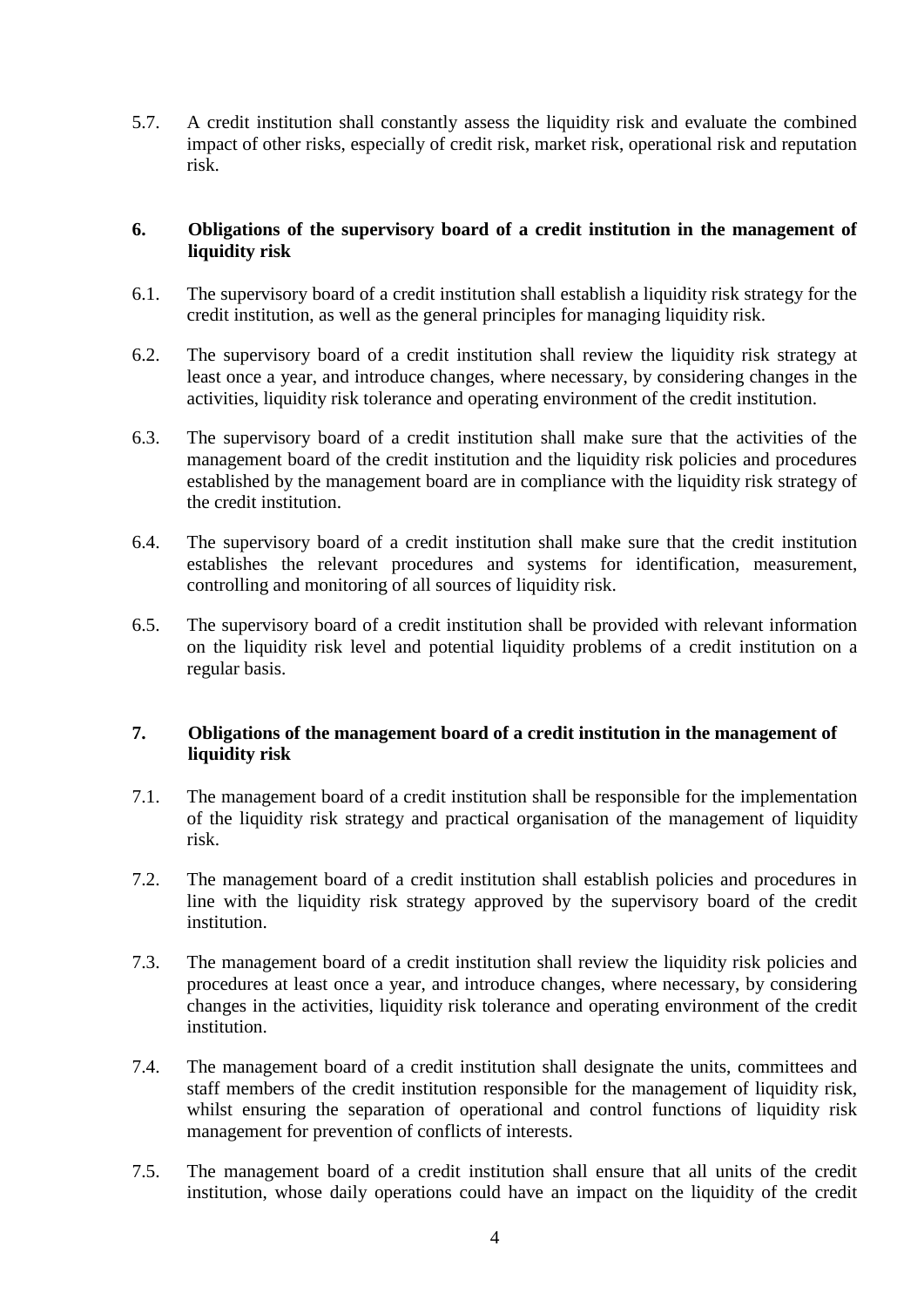institution, would have an overview of the credit institution's liquidity risk strategy, the policies and procedures for the implementation of the strategy, organisation of the management of liquidity risk, and the liquidity risk limits and internal control mechanisms established.

- 7.6. The management board of a credit institution shall ensure availability of authorisations, experience, knowledge and skills required for the management of liquidity risk.
- 7.7. The management board of a credit institution shall ensure availability of the relevant internal control mechanisms for the management of liquidity risk.
- 7.8. The management board of a credit institution shall establish liquidity risk limits, and regularly review these limits, introducing changes, where necessary.
- 7.9. The management board of a credit institution shall establish a procedure for notification of any breach of liquidity risk limits, including escalation procedures and the procedure for follow-up activities.
- 7.10. The management board of a credit institution shall constantly monitor the trends and developments of financial markets, which may significantly affect the level of liquidity risk in the credit institution.
- 7.11. The management board of a credit institution shall have a comprehensive overview of the structure, nature, and distribution of the sources of financing of the credit institution.
- 7.12. The management board of a credit institution shall constantly monitor the liquidity of the credit institution and the management of liquidity risk, and regularly report the results to the supervisory board of the credit institution.
- 7.13. The management board of a credit institution shall establish a procedure for internal reporting of the liquidity risk, including the form and frequency of the reports.
- 7.14. The management board of a credit institution shall immediately notify the supervisory board of the credit institution of any significant increase in or the danger of a significant increase in liquidity risk, including the occurrence of the following circumstances:
	- 1) a significant increase in the cost of resources;
	- 2) decrease in and concentration of sources of financing;
	- 3) loss of alternative sources of financing;
	- 4) a significant increase in the liquidity deficit forecasts;
	- 5) a significant or continual violation of the liquidity risk limits;
	- 6) a significant decrease in liquidity buffers;
	- 7) a significant deterioration in the market conditions affecting the credit institution.
- 7.15. The management board of a credit institution shall establish a procedure for liquidity risk stress testing, and regularly review the procedure, introducing changes, where necessary.
- 7.16. The management board of a credit institution shall establish the stress scenarios to be used for liquidity risk stress testing, and their key assumptions.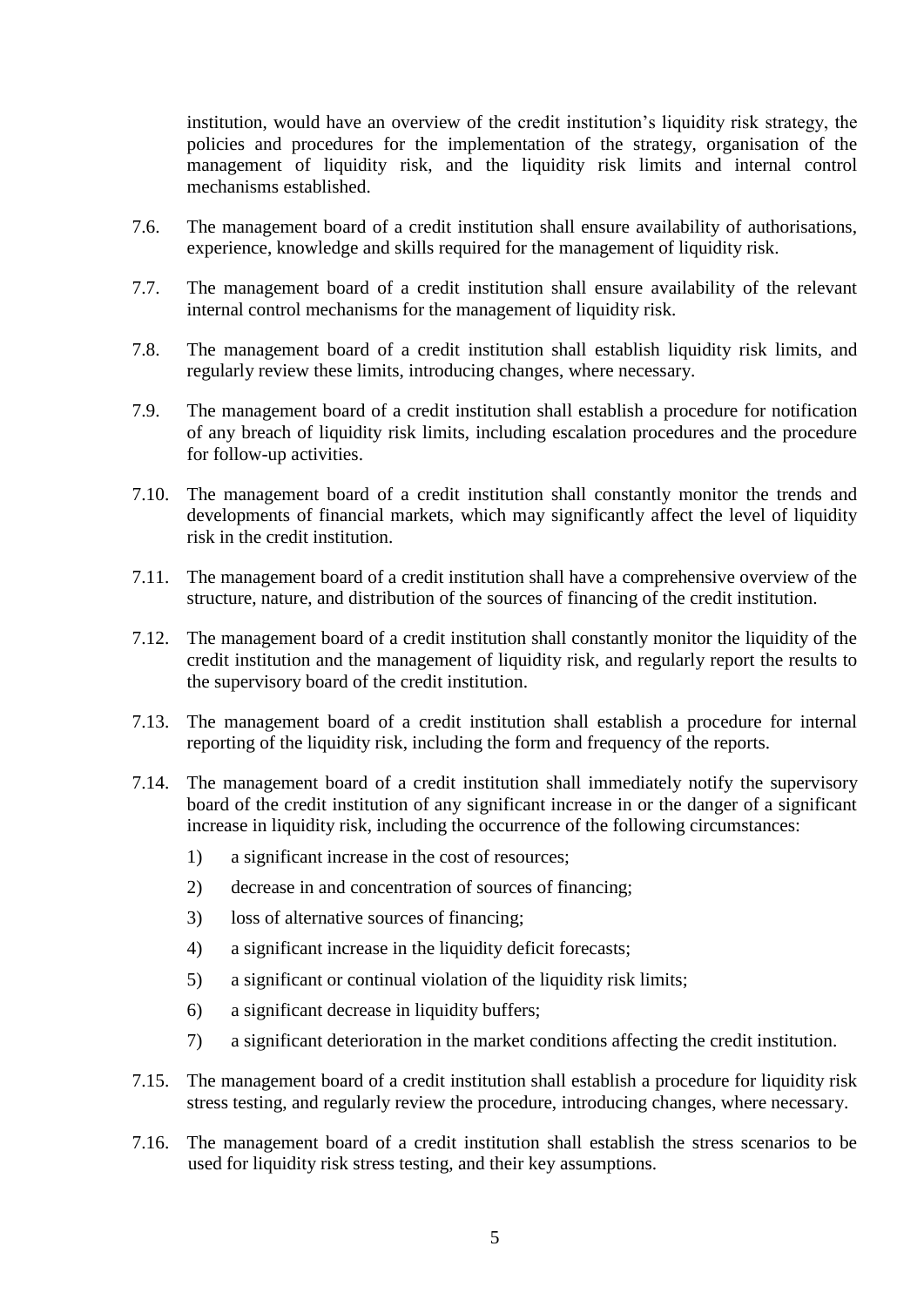- 7.17. The management board of a credit institution shall thoroughly analyse the results of the liquidity risk stress tests, and apply measures for minimising the liquidity risk, where necessary, including bringing the level of liquidity risk into line with the liquidity risk tolerance of the credit institution or enhancing liquidity buffers.
- 7.18. The management board of a credit institution shall notify the supervisory board of the credit institution of any significant weaknesses discovered in the course of liquidity risk stress testing, and the steps taken to remedy the situation.
- 7.19. The management board of a credit institution shall establish a procedure for preparing a contingency liquidity plan, and regularly review the procedure, introducing changes, where necessary.
- 7.20. The management board of a credit institution shall thoroughly analyse the results of the testing of the contingency liquidity plans, and apply measures for minimising the liquidity risk, where necessary, including bringing the level of liquidity risk into line with the liquidity risk tolerance of the credit institution or enhancing liquidity buffers.
- 7.21. The management board of a credit institution shall notify the supervisory board of the credit institution of any significant weaknesses discovered in the course of testing of the contingency liquidity plan, and the steps taken to remedy the situation.
- 7.22. The management board of a credit institution shall establish the policies and procedures required for the functioning of the system of internal pricing of liquidity risk and distribution of liquidity costs.

## **8. Specification of the requirements for the management bodies of branches of foreign credit institutions**

- 8.1. In case of a branch of a foreign credit institution, the supervisory board of the foreign credit institution shall be treated as the supervisory board for the purposes of these guidelines.
- 8.2. In case of a branch of a foreign credit institution, the individuals responsible for the management of the branch operating in Estonia shall be treated as the management board.
- 8.3. A branch of a foreign credit institution shall make sure that the liquidity risk strategy approved by the management bodies of the foreign credit institution and the corresponding policies and procedures would be available to the Financial Supervision Authority.

### **9. Internal control system for management of liquidity risk**

- 9.1. A credit institution shall establish a reliable internal control system for management of liquidity risk, including risk control and internal audit procedures.
- 9.2. The internal control system for management of liquidity risk shall ensure that the management of liquidity risk within the credit institution would comply with the regulatory requirements and internal policies, procedures and limits of the credit institution.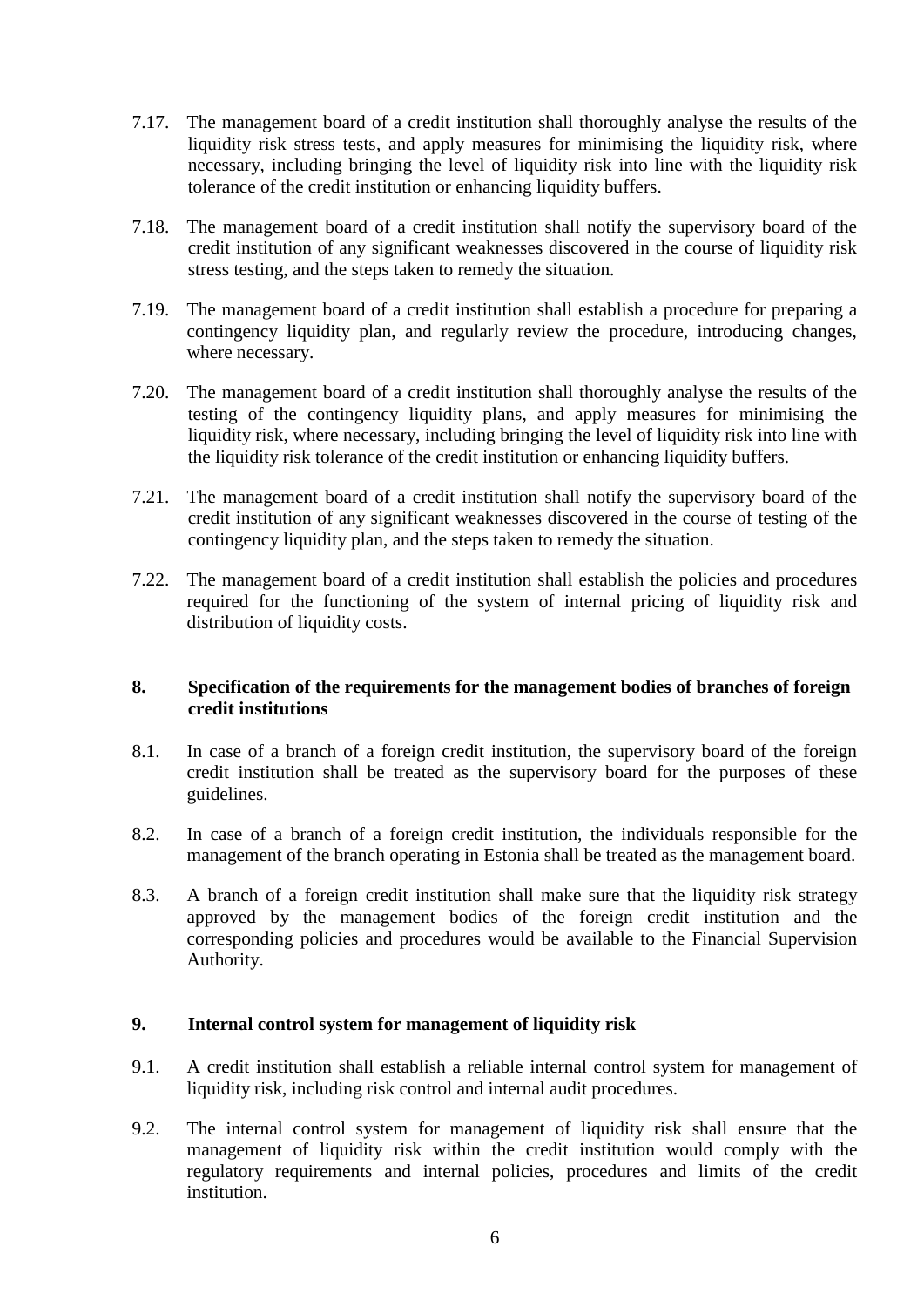- 9.3. Independent of the establishment and management of liquidity positions, the risk control function of a credit institution shall continually monitor the level of liquidity risk and management of liquidity risk in a credit institution.
- 9.4. The internal audit function of a credit institution shall regularly evaluate the reliability of the identification, measurement, controlling and monitoring of the liquidity risk of the credit institution.

## **10. Liquidity risk strategy**

- 10.1. The liquidity risk strategy of a credit institution shall comply with the nature, extent and degree of complexity of the activities of a credit institution, as well as its general business strategy.
- 10.2. The liquidity risk strategy of a credit institution shall comply with the liquidity risk tolerance, and take into account the financial position of the credit institution, and its access to sources of financing.
- 10.3. The liquidity risk strategy shall cover the management of liquidity risk in a credit institution in both standard conditions and in the event of a liquidity crisis.
- 10.4. The liquidity risk strategy shall make sure that the credit institution would manage its liquidity risk in such a way as to be able to cope with a liquidity crisis for a sufficient period of time.
- 10.5. Among other things, the liquidity risk strategy shall stipulate the below principles:
	- 1) general organisation of the management of liquidity risk, including the degree of centralisation;
	- 2) financing strategy;
	- 3) structure of assets and liabilities;
	- 4) structure of maturities and currencies;
	- 5) the options for transfer of liquidity within the different units of the group and different jurisdictions;
	- 6) general principles for management of the liquidity buffer.

### **11. Financing strategy**

- 11.1. The financing strategy of a credit institution forms an integral part of the liquidity risk strategy of the credit institution and serves to ensure sufficient distribution of the sources of financing.
- 11.2. A credit institution shall prevent excessive concentration of resources with regard to counterparties, financial instruments, maturities, currencies and financial markets.
- 11.3. The financing strategy of a credit institution shall take into account the impact of different market conditions on access to financing sources.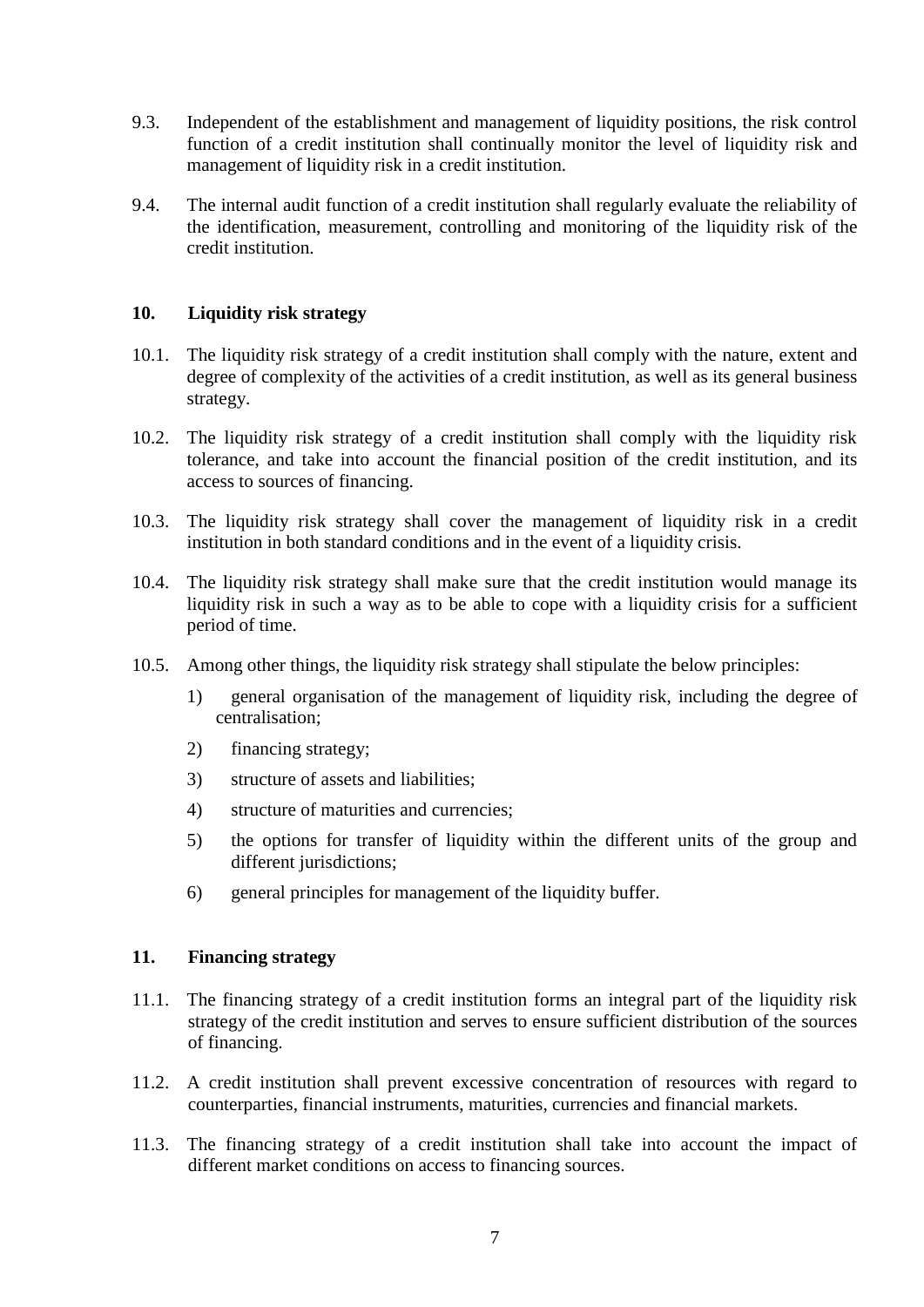- 11.4. A credit institution shall constantly assess and monitor the key factors that may affect its ability to promptly engage resources.
- 11.5. A credit institution shall take into account the impact of the behaviour of its significant investors and customers on its liquidity.
- 11.6. Where a credit institution finances its activities through resources engaged from money markets and capital markets, the credit institution shall consider the higher volatility of the sources of financing, compared to customer-deposit-based financing.
- 11.7. Where a credit institution finances its activities through resources engaged from money and capital markets, the credit institution shall consider that, in the event of a liquidity crisis, the credit institution's access to sources of financing may significantly deteriorate or be blocked altogether. Similarly, the rate of return demanded by the investors may soar, and the maturity terms be significantly shortened.
- 11.8. A credit institution shall identify alternative sources of financing and the options for their use, depending on the nature, severity and duration of the liquidity crisis, including weigh the following options for engaging resources:
	- 1) engagement of deposits;
	- 2) extension of the terms of obligations;
	- 3) issue of short-term and long-term debt instruments;
	- 4) intragroup transfer of liquidity;
	- 5) issue of capital instruments;
	- 6) disposal of assets;
	- 7) securitisation of assets;
	- 8) exploitation of credit lines;
	- 9) participation in the credit programmes of central banks.
- 11.9. A central bank shall be operationally prepared for accessing different sources of financing and disposal of assets, including documentation and IT system standby.
- 11.10. A credit institution shall have a comprehensive understanding of the legal and contractual framework regulating the disposal of assets, including the loans granted, and shall make sure that the contracts related to the assets would be lawful and reliable.

### **12. Liquidity risk policies and procedures**

- 12.1. Liquidity risk policies and procedures shall determine the procedure for identification, measurement, control and monitoring of the liquidity risk of a credit institution.
- 12.2. Liquidity risk policies and procedures shall establish the organisation of the management of liquidity risk, the units responsible for the management of liquidity risk, and their authorisations and duties.
- 12.3. Liquidity risk policies and procedures shall establish the following processes in a credit institution: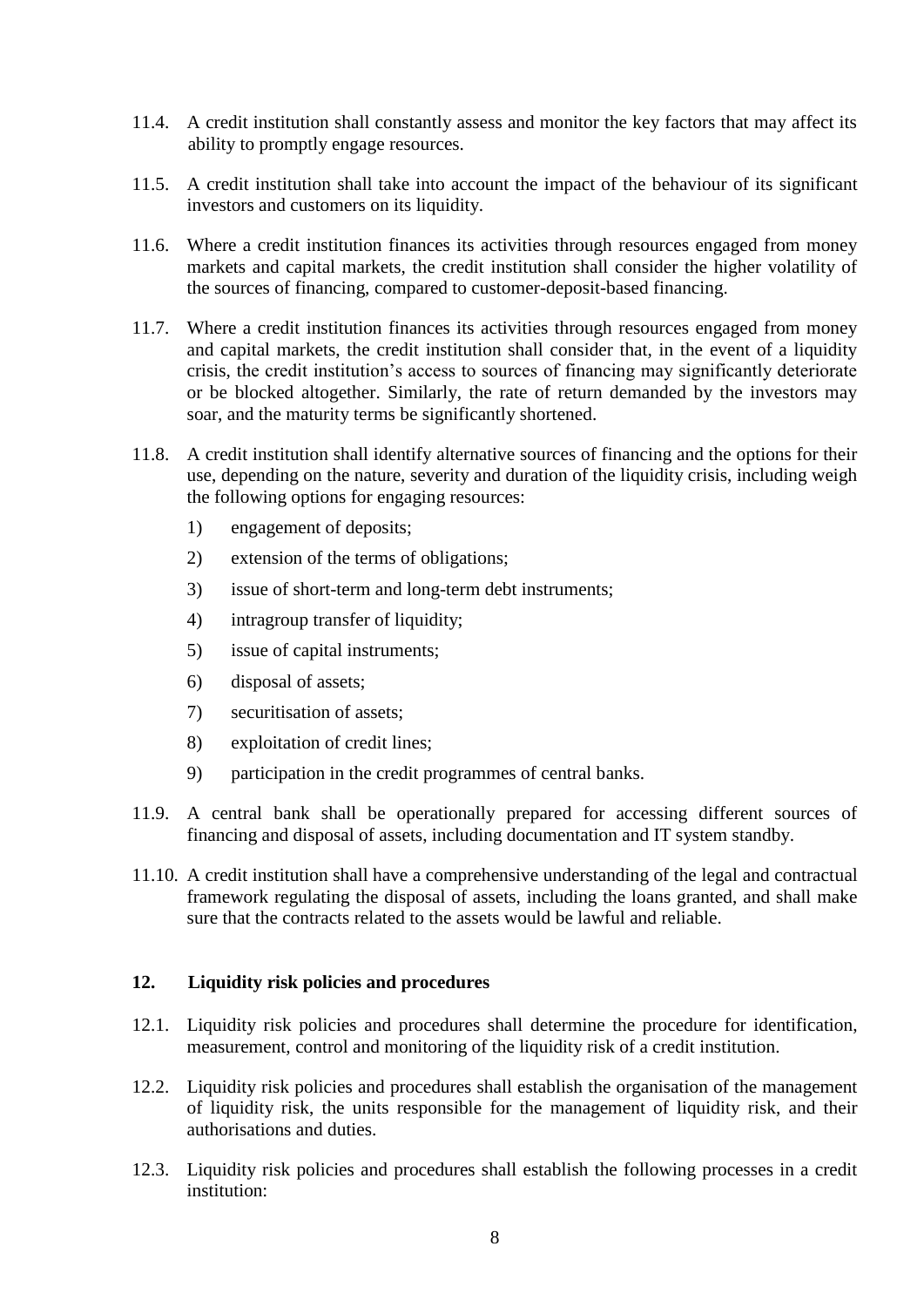- 1) identification of liquidity risk;
- 2) measurement of liquidity risk;
- 3) controlling of liquidity risk, including establishment of liquidity risk limits;
- 4) monitoring of liquidity risk, including internal reporting;
- 5) internal control mechanisms implemented for the management of liquidity risk;
- 6) cash flow and resource management;
- 7) hedging of liquidity risk;
- 8) management of the liquidity buffer;
- 9) management of assets eligible for collateral;
- 10) liquidity risk stress testing;
- 11) preparation of contingency liquidity plans.

# **13. Identification of liquidity risk**

- 13.1. For identification of liquidity risk, a credit institution shall assess the cash flows generated from assets, liabilities and off-balance-sheet positions that have an effect on the liquidity and financing need of the credit institution.
- 13.2. A credit institution shall identify the liquidity risk in all of its units.
- 13.3. A credit institution shall prepare the cash flow forecast based on both the principle of going concern and the assumption of a liquidity crisis.
- 13.4. In identifying liquidity risk, a credit institution shall take into consideration both contractual cash flows and the cash flow forecast based on the expected behaviour of the credit institution itself, its counterparties and the financial market in general.
- 13.5. In preparing a forecast for the behaviour of counterparties and the financial market, a credit institution shall rely, among other things, on historical experience.
- 13.6. A credit institution shall evaluate the potential cash flows from off-balance-sheet positions, including cash flows from credit limits, transactions with the right of recourse, guarantees, documentary credits and derivative instruments.
- 13.7. A credit institution shall evaluate the factors triggering the realisation of off-balancesheet positions and the probability of realisation.
- 13.8. A credit institution shall evaluate the potential impact of a liquidity crisis on intragroup cash flows, especially in case of central management of liquidity risk.
- 13.9. A credit institution shall evaluate the stability of its sources of financing, especially in the event of a liquidity crisis.
- 13.10. A credit institution shall evaluate the stability of the resources offered by institutional investors, considering, among other things, a scenario where the financing agreements are not renewed upon their maturity.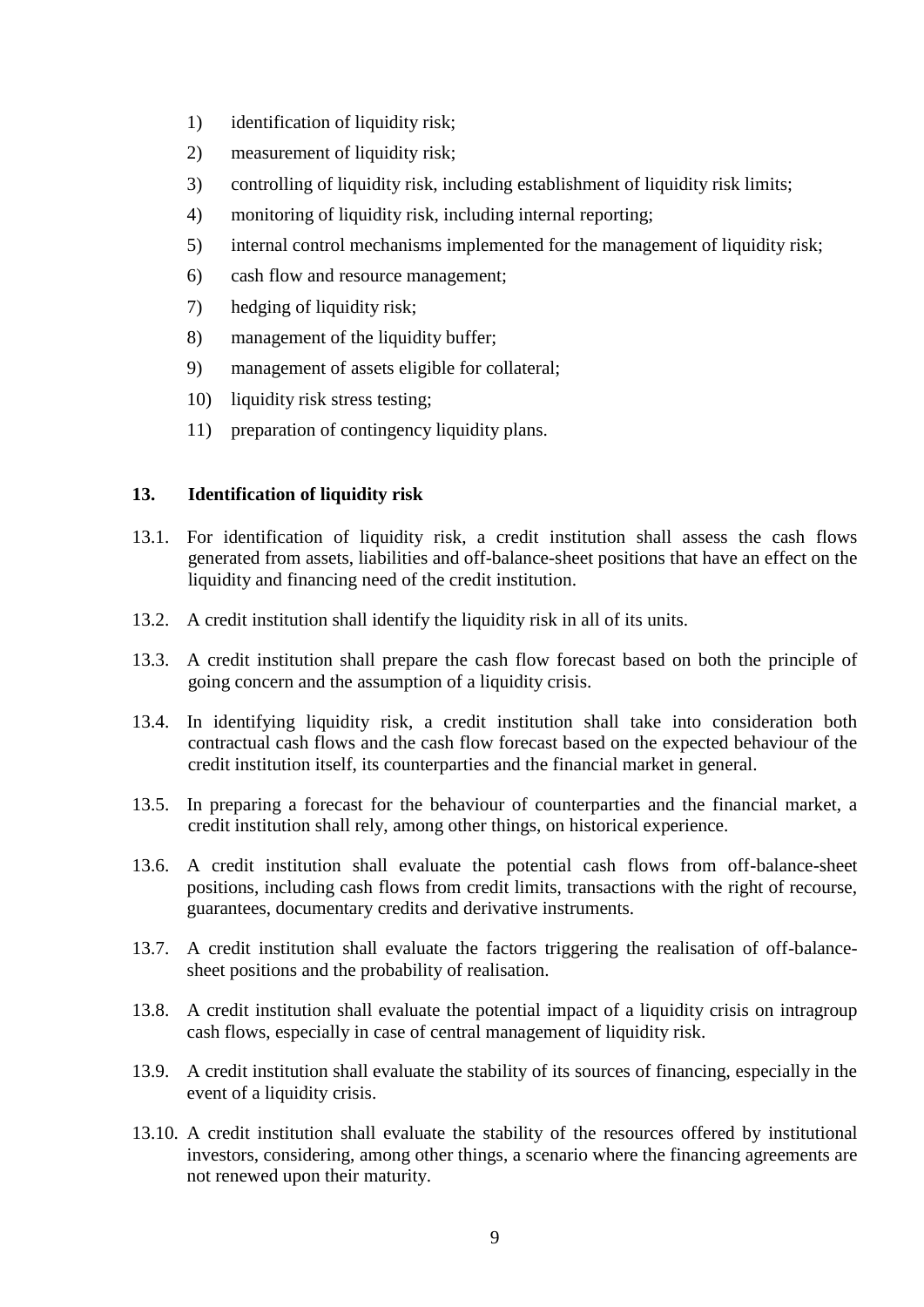- 13.11. A credit institution shall evaluate the stability of customer deposits, considering, among other things, the volume of large deposits, concentration of deposits and sensitivity of customers to changes in deposit interest rates.
- 13.12. In identifying liquidity risk, a credit institution shall take into account the combined impact of the financing risk and market liquidity risk, including the impact of low market liquidity on the ability of the credit institution to finance its activities through disposal of assets.
- 13.13. A credit institution shall analyse the quality of assets and their eligibility for collateral in the event of a liquidity crisis.
- 13.14. A credit institution shall take into account the additional liquidity risk arising from abrupt fluctuations in currency exchange rates or market liquidity due to foreign-currency financing of assets denominated in local currency or local-currency financing of assets denominated in foreign currency.
- 13.15. A credit institution shall take into account the additional liquidity risk in different market situations, arising from the financing of local assets in foreign markets or the financing, in the local market, of assets located in foreign markets.

### **14. Measurement of liquidity risk**

- 14.1. For measurement of liquidity risk, a credit institution shall use various assessment methods and measurement tools that comply with the nature of the activities of, level of liquidity risk of and risk tolerance of the credit institution.
- 14.2. The assessment methods and measurement tools to be used in the measurement of liquidity risk shall allow measuring the liquidity risk of the credit institution both in standard market conditions and in the event of a liquidity crisis.
- 14.3. One of the primary goals of measuring liquidity risk is the identification of a potential liquidity deficit by different time periods and currencies.
- 14.4. The assessment methods and measurement tools to be used in the measurement of liquidity risk shall allow analysing the structure of assets, liabilities and off-balance-sheet positions of the credit institution as well as the estimated future cash flows in different market conditions and stress scenarios.
- 14.5. A credit institution shall use the dynamic cash flow forecasting method for measurement of liquidity risk.
- 14.6. In the measurement of liquidity risk and identification of a potential future liquidity deficit, a credit institution shall take into consideration all positive and negative cash flow forecasts as well as the value of its liquid assets and any forecasted changes thereto.
- 14.7. A credit institution shall have the ability to measure positive and negative cash flows by different time periods, currencies, financial instruments and units.
- 14.8. A credit institution shall calculate the difference between positive and negative cash flows – i.e. net cash flows – for each maturity bucket.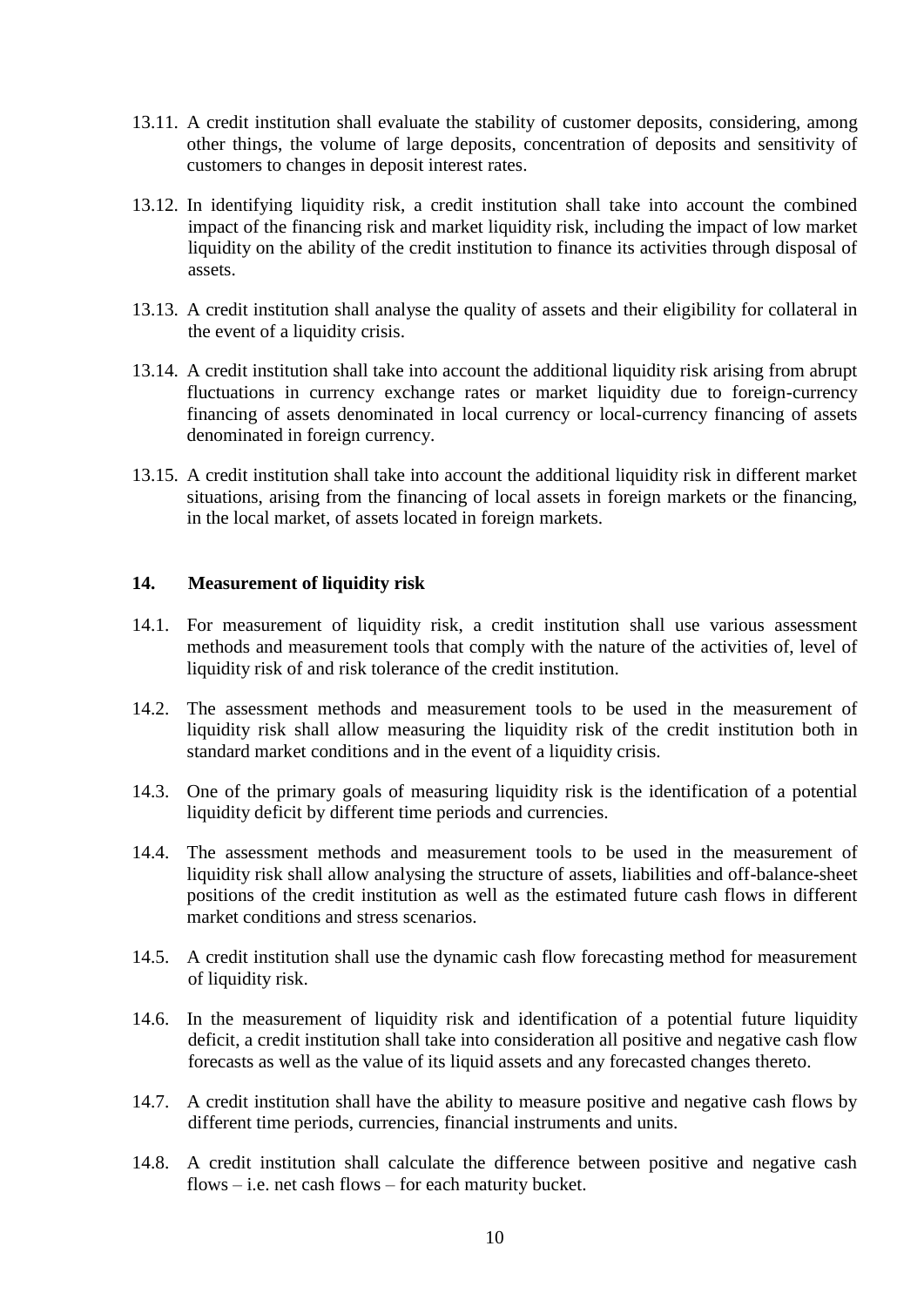- 14.9. A credit institution shall accumulate net cash flows in order to determine the time period during which the net cash flows will be positive.
- 14.10. In measuring liquidity risk, a credit institution shall use, in addition to the cash-flowbased methods, methods which are based on the balance sheet structure and may, among other things, contain the following liquidity ratios:
	- 1) the ratio between liquid assets and short-term (i.e. with a term of up to 30 days) liabilities;
	- 2) the share of liquid assets in total assets:
	- 3) the share of long-term (i.e. with a term of over 1 year) resources in total resources;
	- 4) the share of resources from institutional investors in total resources;
	- 5) the loans to deposits ratio.
- 14.11. A credit institution shall regularly review the assessment methods and measurement tools used for the measurement of liquidity risk, introducing changes, where necessary.
- 14.12. A credit institution shall document and regularly review the key assumptions in the measurement of liquidity risk.
- 14.13. The assumptions made by a credit institution in the measurement of liquidity risk shall be justifiable and relevant.
- 14.14. A credit institution shall pay special attention to assumptions made in the measurement of the liquidity risk of demand deposits and other undefined assets, liabilities and offbalance sheet positions, as well as with regard to access to alternative sources of financing.

## **15. Controlling of liquidity risk**

- 15.1. For controlling liquidity risk, a credit institution shall establish liquidity risk limits that consider the nature of the activities and the operating environment.
- 15.2. A credit institution shall regularly review the liquidity risk limits, introducing changes, where necessary.
- 15.3. A credit institution shall establish the procedure for setting liquidity risk limits, stipulating how, by whom and with respect to whom the liquidity risk limits are to be set, and how the limits are to be changed and breach of the limits reported.
- 15.4. A credit institution shall establish the relevant escalation procedures for breach of the liquidity risk limits.
- 15.5. A credit institution shall establish liquidity risk limits for all key units.
- 15.6. A credit institution shall establish limits by key currencies for its business activities, whilst considering the potential difficulties in the conversion of currencies in the event of a liquidity crisis.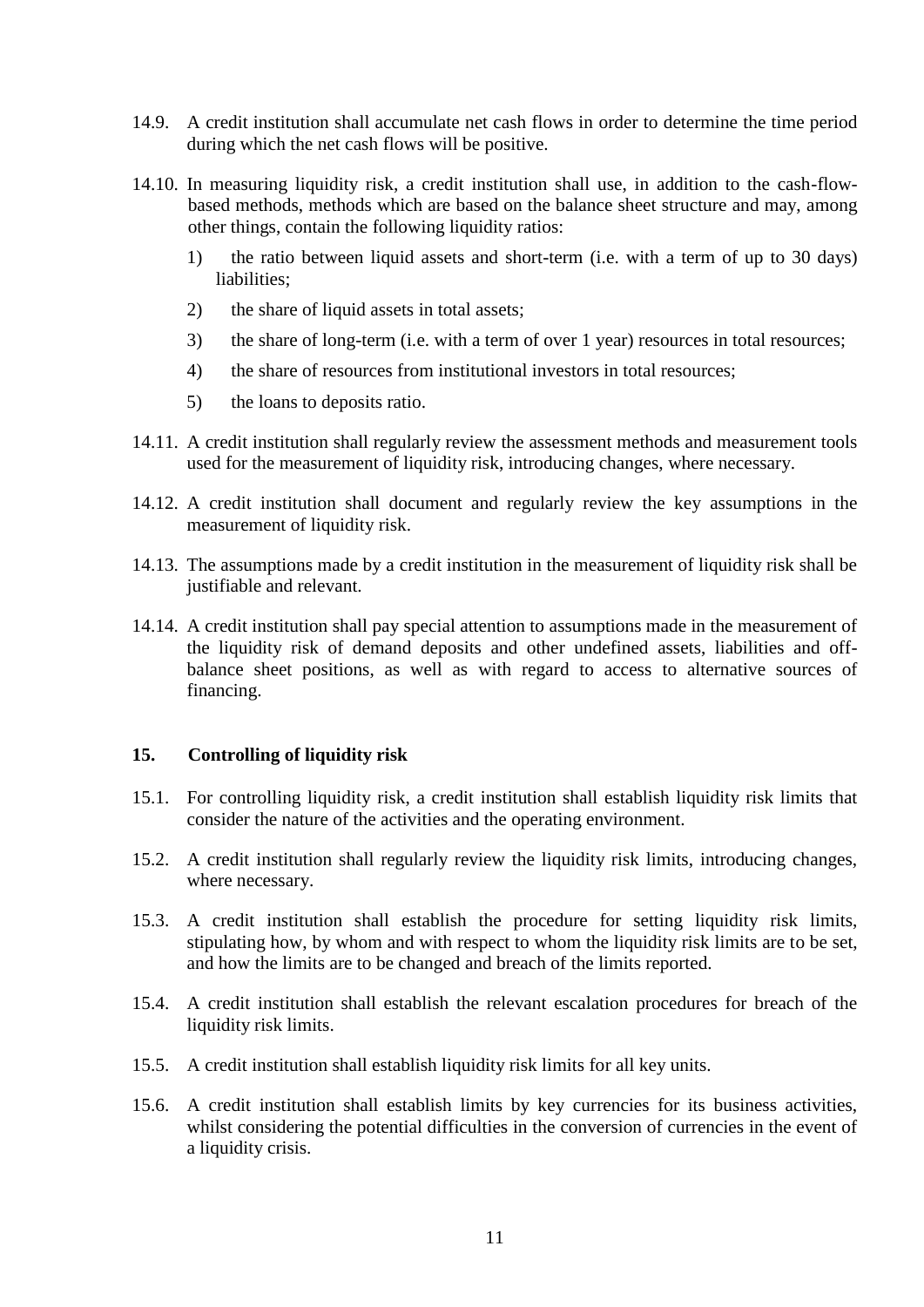- 15.7. A credit institution shall ascertain the growth trend of liquidity risk and early warning indicators for preventive identification of liquidity risk, and review these on a regular basis.
- 15.8. The early warning indicators shall take into account both the qualitative and quantitative factors contributing to the liquidity of a credit institution, and may, among other things, include the following indicators:
	- 1) growth in uncertainties related to sources of financing;
	- 2) rise in the cost of resources;
	- 3) shortening of resource maturities;
	- 4) outflow of customer deposits;
	- 5) increase in the frequency of premature termination of customer deposits;
	- 6) quick growth in assets;
	- 7) increase in the concentration of assets or liabilities;
	- 8) increase in non-matching currencies;
	- 9) increase in operational risks, including deterioration in the quality of assets;
	- 10) deterioration in profitability or the financial position;
	- 11) deterioration of the credit rating of the credit institution or its group;
	- 12) negative publicity;
	- 13) continual breach of the liquidity risk limits;
	- 14) demand for additional collateral by counterparties;
	- 15) cancellation or lowering of credit limits by correspondent banks.

### **16. Monitoring of liquidity risk**

- 16.1. A credit institution shall establish reliable procedures for monitoring liquidity risk, which would allow to notify the supervisory board, management board and the relevant staff members of the credit institution in a timely manner of the level of liquidity risk in the credit institution.
- 16.2. The procedures for monitoring liquidity risk shall allow evaluation of the management of liquidity risk in a credit institution, including intraday liquidity management and its compliance with the established policies, procedures and limits.
- 16.3. The procedures and IT systems for monitoring liquidity risk shall allow to:
	- 1) measure the liquidity risk by different time periods;
	- 2) measure the liquidity risk by different currencies;
	- 3) monitor different indicators of liquidity risk;
	- 4) monitor the level of liquid assets of credit institutions;
	- 5) evaluate the liquidity risk trends of the credit institution.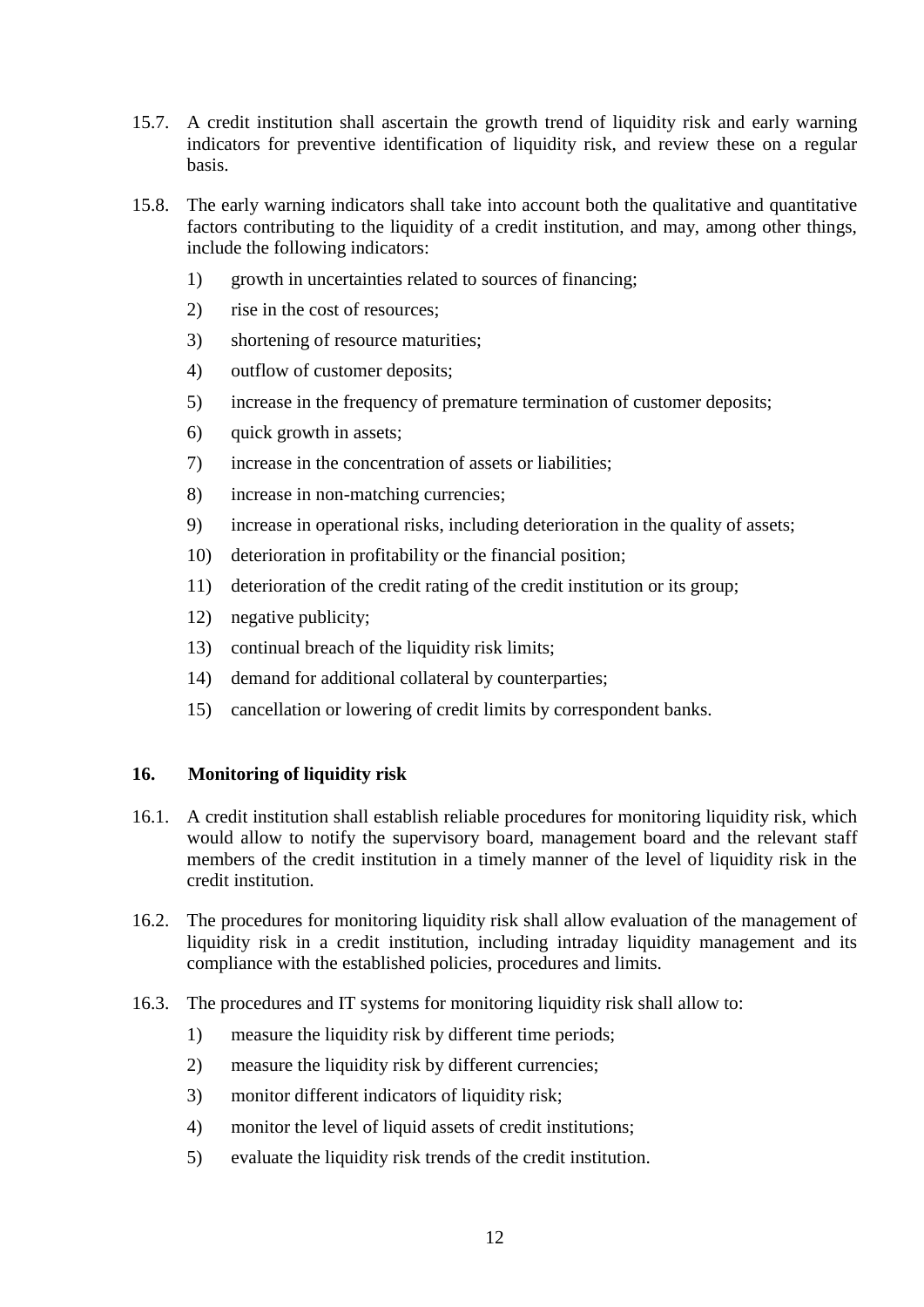16.4. A credit institution shall monitor liquidity risk in all units, including subsidiaries and branches.

## **17. Intraday liquidity management**

- 17.1. A credit institution shall establish policies and procedures for the management of intraday liquidity, which would take into account the nature of the activities of the credit institution and its role in the functioning of payment and settlement systems.
- 17.2. A credit institution shall continually identify, measure, control and monitor intraday liquidity, including availability of liquid assets for the day, the intraday liquidity need and the functioning of the payment and settlement systems.
- 17.3. Intraday liquidity management shall secure the credit institution's ability to fulfil the payment and settlement-related obligations in different currencies and payment and settlement systems.
- 17.4. A credit institution shall have sufficient intraday liquidity for fulfilling its intraday obligations.
- 17.5. A credit institution shall monitor liquidity on the basis of various indicators which may, among other things, include the following indicators:
	- 1) maximum intraday liquidity need;
	- 2) the volume of liquid assets for the day;
	- 3) total volume of payments;
	- 4) total volume of payments made on behalf of customers of the credit institution;
	- 5) total volume and use of intraday credit limits of the customers of the credit institution;
	- 6) timing of intraday payments;
	- 7) time-specific and time-critical liabilities;
	- 8) capacity for effecting intraday payments.
- 17.6. A credit institution shall be able to measure the estimated positive and negative intraday cash flows, and to evaluate their timing.
- 17.7. A credit institution shall evaluate the maximum intraday liquidity need on the basis of accumulated net cash flows, which is the difference between the payments received and payments effected during the day.
- 17.8. Should a credit institution ascertain that the intraday liquidity need exceeds the liquid assets for the day, the credit institution shall take steps for managing the cash flows, including changing the timing of the cash flows, securing additional liquidity or limiting negative cash flows.
- 17.9. A credit institution shall analyse the options for securing additional intraday liquidity, including the following potential sources:
	- 1) available intraday credit lines;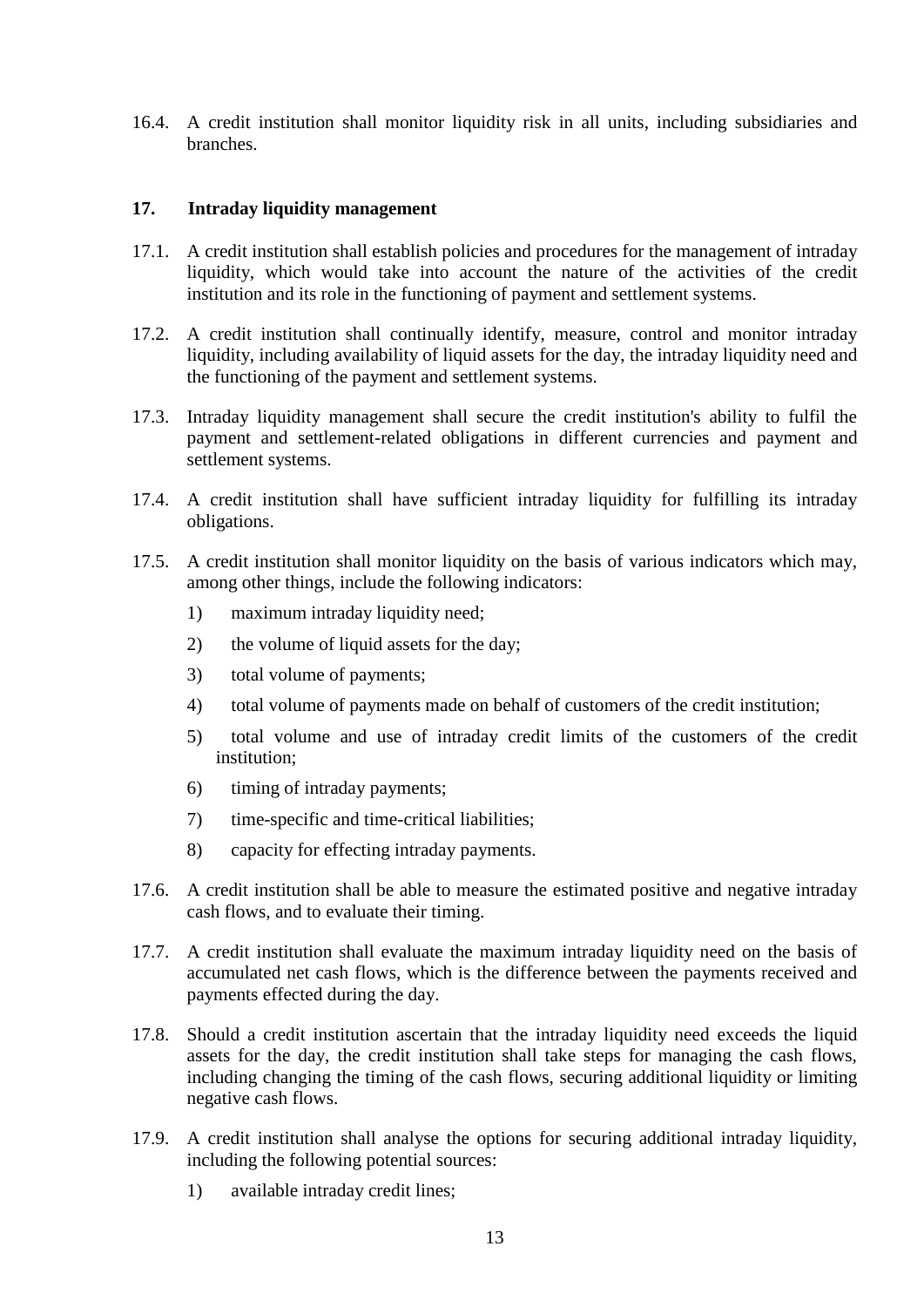- 2) available intraday funds on current accounts opened with other credit institutions;
- 3) payments from other payment system participants, including intraday transactions and overnight transactions on money markets;
- 4) funds on current accounts opened with the central bank;
- 5) assets collateralised with the central bank;
- 6) unencumbered assets, which may be collateralised with the central bank.
- 17.10. Liquidity risk stress tests and contingency liquidity plans of a credit institution shall take into account the aspects related to intraday liquidity management.
- 17.11. Operational risk management and business continuity plans of the credit institution shall take into account the aspects related to intraday liquidity management.

### **18. Liquidity buffer**

- 18.1. A credit institution shall maintain, at all times, a liquidity buffer with the aim of securing the ability of the credit institution to fulfil its obligations in the event of a liquidity crisis where the engagement of additional resources or transfer of intragroup liquidity is complicated.
- 18.2. Liquidity buffer shall allow a credit institution to continue business as usual, at least during the maintenance period.
- 18.3. In the establishment of the maintenance period, a credit institution shall take into account the accumulated net cash flows in order to ensure that the liquidity buffer is sufficient for fulfilment of the obligations during the entire maintenance period.
- 18.4. The size of the liquidity buffer shall correspond to the activities of the credit institution, the diversity of the sources of financing, liquidity risk tolerance and the level of liquidity risk.
- 18.5. In the event of a liquidity crisis, the size of the liquidity buffer shall ensure a maintenance period of at least one month.
- 18.6. In determining the size of the liquidity buffer, a credit institution shall pay attention, above all, to the following factors:
	- 1) liquidity deficit forecast;
	- 2) gravity and duration of a potential liquidity crisis;
	- 3) recommended length of the maintenance period;
	- 4) realisable value or collateral value of assets included in the liquidity buffer.
- 18.7. In determining the size of the liquidity buffer, a credit institution shall take into account the results of the liquidity risk stress testing.
- 18.8. A liquidity buffer shall consist of high-credit-quality liquid assets that have been secured and have not been encumbered (e.g. cash and low-credit-risk debt instruments).
- 18.9. Assets included in the liquidity buffer should meet the following conditions: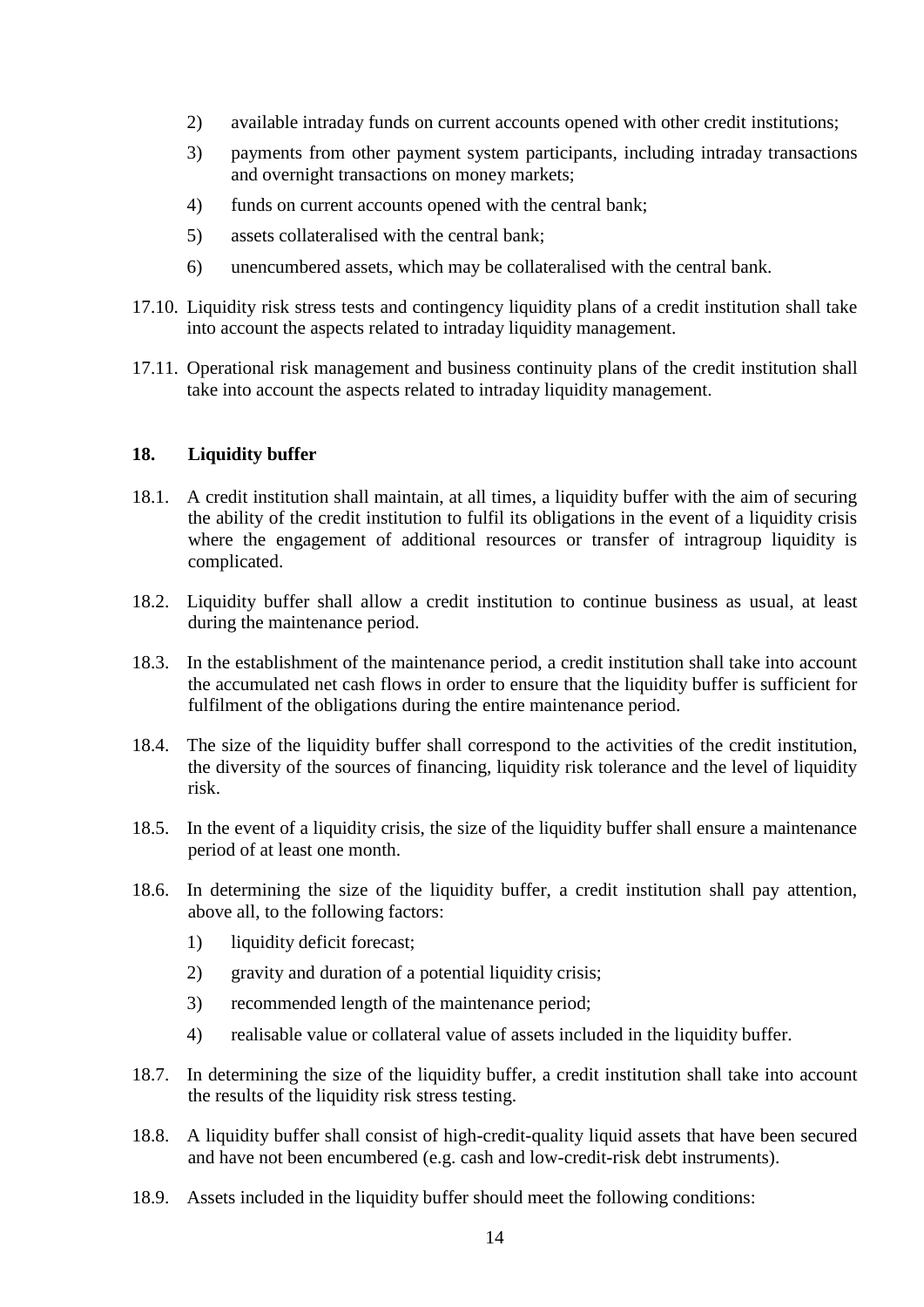- 1) structure of the financial instrument and the risks involved are transparent;
- 2) the issuer of the financial instrument is reliable;
- 3) the appraisal of the financial instrument is simple and reliable;
- 4) the financial instrument meets the general eligibility criteria of central bank credit programmes;
- 5) the financial instrument has high market liquidity.
- 18.10. The assets included in the liquidity buffer shall be free of any legal, regulatory or operational restrictions which would hinder their disposal or collateralisation.
- 18.11. A credit institution shall assess the value of the assets included in the liquidity buffer and their market liquidity in the event of a liquidity crisis conservatively.
- 18.12. A credit institution shall avoid unjustifiable concentration of assets included in the liquidity buffer with regard to issuers, maturities and currencies.

### **19. Organisation of central management of liquidity risk**

- 19.1. The management of liquidity risk in a credit institution may be centralised only if the credit institution is able to prove that there are no material legal, regulatory, operational or other restrictions and hindrances to intragroup transfer of liquidity.
- 19.2. In the organisation of the central management of liquidity risk, a credit institution shall ensure sufficient operational autonomy for daily management of liquidity risk and for independently coping with the liquidity crisis for as long as possible.
- 19.3. Even in case of central management of liquidity risk, a credit institution shall have sufficient local competence for management of liquidity risk and understanding of the local legal and regulatory requirements affecting the management of liquidity risk, including the deposit guarantee scheme, terms and conditions for participation in the central bank credit programmes and the procedures for collateralisation of assets with the central bank.
- 19.4. In case of central management of liquidity risk, a credit institution shall ensure continual and operative exchange of information on liquidity risk between the credit institution and other units of the group.
- 19.5. In case of central management of liquidity risk, a credit institution shall establish policies and procedures stipulating the principles of and procedure for intragroup transfer of liquidity.
- 19.6. In case of central management of liquidity risk, a credit institution shall enter into legally binding contracts with other units of the group for operative transfer of liquidity and central management of the liquidity buffer.
- 19.7. In making assumptions with regard to intragroup transfer of liquidity, a credit institution shall take into account the operational organisation required for efficient transfer of liquidity as well as the time to be allocated for the transfer of liquidity.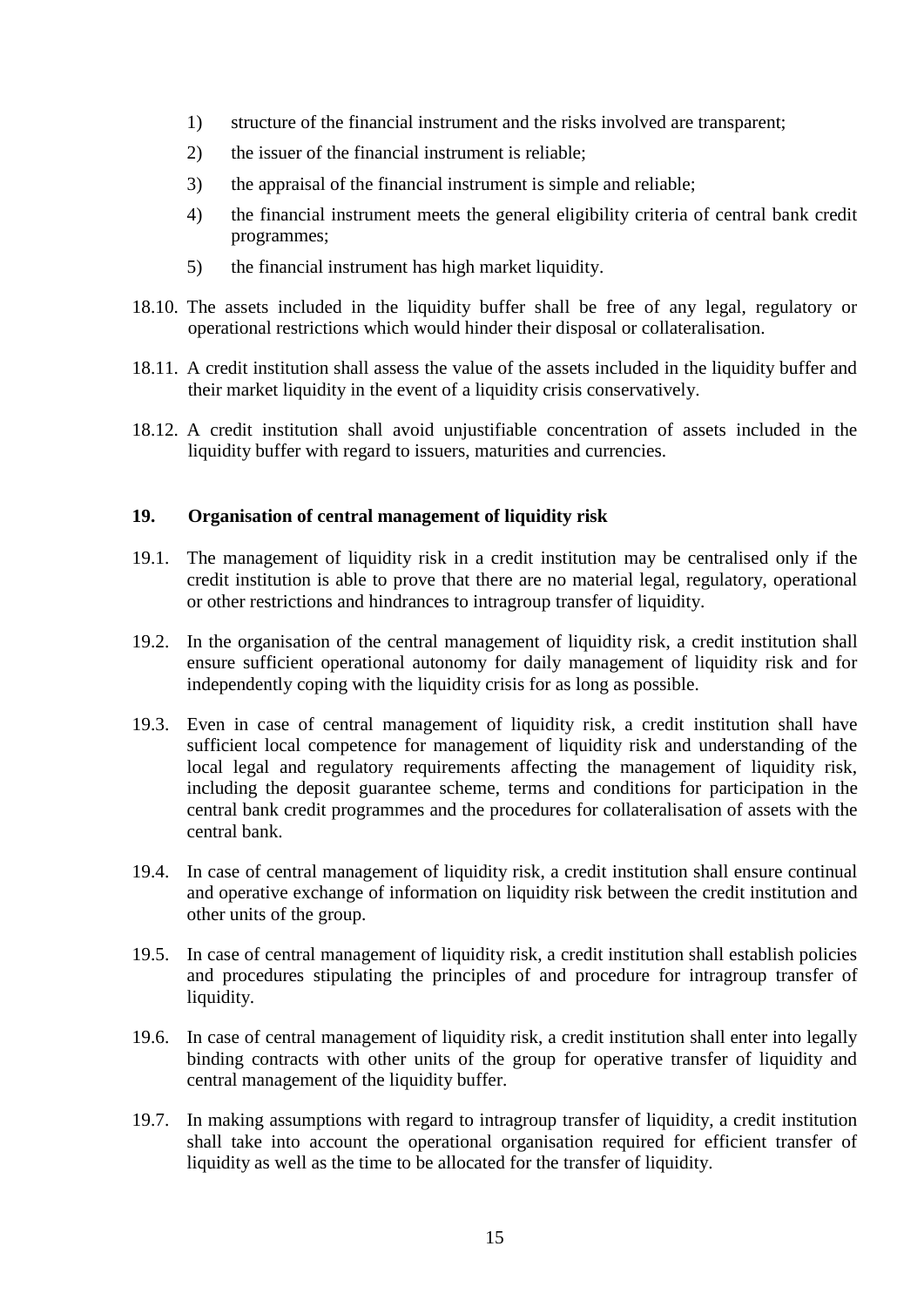- 19.8. A credit institution shall document any assumptions made in the management of liquidity with regard to intragroup transfer of liquidity.
- 19.9. Where the management of liquidity risk has been centralised, a credit institution shall conservatively evaluate the assumptions made on intragroup transfer of liquidity in case of a significant increase in the liquidity risk of other units of the group.
- 19.10. In determining the size of the centrally managed liquidity buffer and its location within the group, the systemic importance of the credit institution at the local market, the level of liquidity risk, independent access to sources of financing as well as regulatory requirements and positions of the relevant supervisory authorities shall be taken into account.
- 19.11. In case of central management of liquidity risk, a credit institution shall establish its minimum maintenance period without any liquidity support by the group in the event of a liquidity crisis.
- 19.12. In case of central management of liquidity risk, a credit institution shall pay special attention to the risk of contagion of the liquidity crisis within the group, and take steps to minimise this risk.
- 19.13. A credit institution shall assess the risk of contagion of the liquidity crisis within the group, among other things, against the occurrence of a reputation risk event, and minimise its potential impact by establishing an efficient communication policy, setting up a sufficient local liquidity buffer and dispersing the sources of financing.

### **20. Management of assets eligible for collateral**

- 20.1. As a part of the management of liquidity risk, a credit institution shall actively manage its assets that are eligible for collateral and allow engagement of additional resources, if necessary.
- 20.2. A credit institution shall establish policies and procedures for management of assets eligible for collateral.
- 20.3. A credit institution shall have complete overview of its assets eligible for collateral, and be able to distinguish between assets encumbered with collateral and assets unencumbered with collateral.
- 20.4. A credit institution shall be able to appraise the assets eligible for collateral, including assets encumbered with collateral and assets unencumbered with collateral.
- 20.5. A credit institution shall consider the potential legal, regulatory and operational restrictions and hindrances to the collateralisation of assets.
- 20.6. A credit institution shall consider the contractual conditions related to the collateralisation of assets, which may incur additional obligations on the credit institution.
- 20.7. A credit institution shall consider the potential operational restrictions and time delay arising from the location of assets eligible for collateral.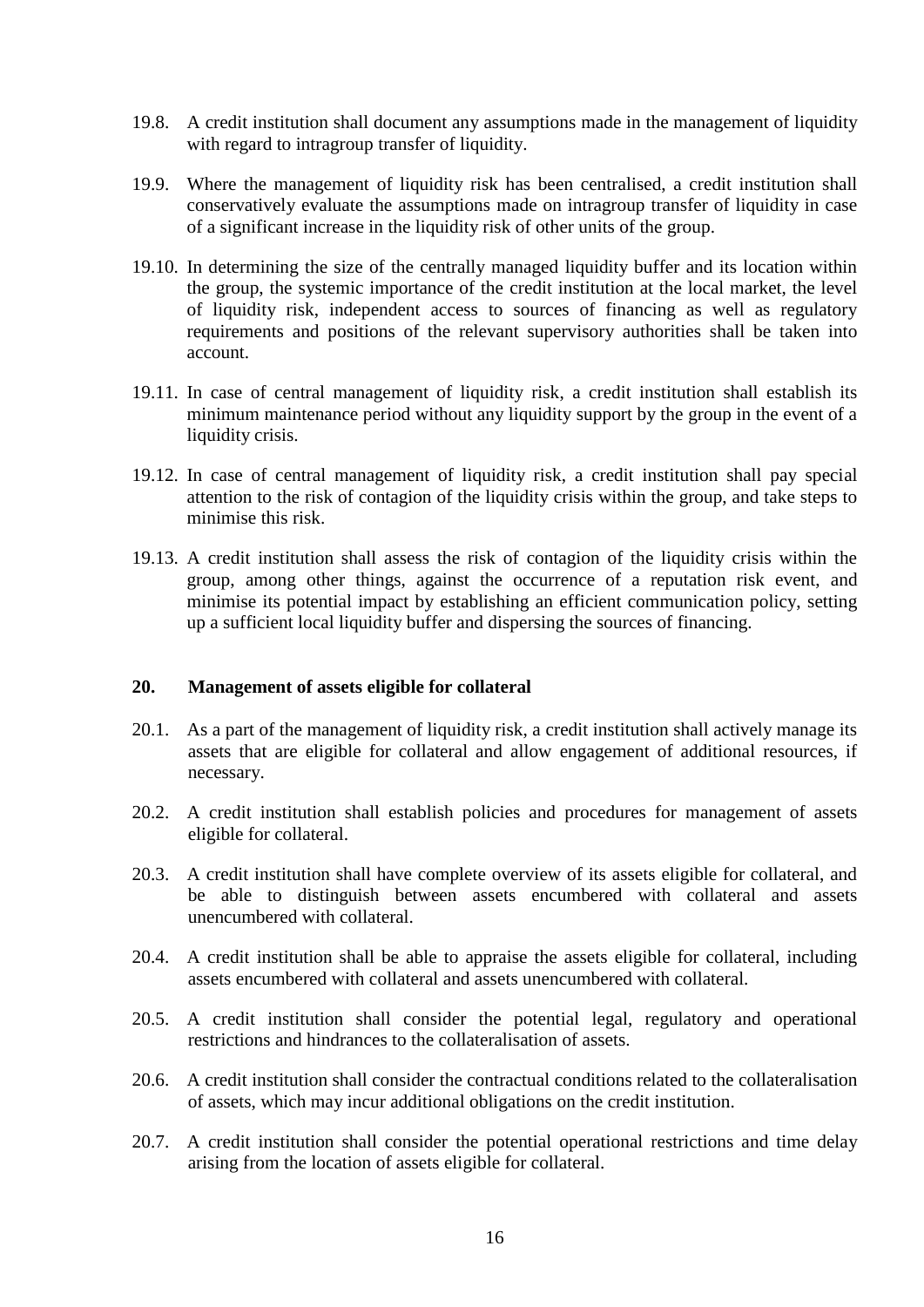- 20.8. A credit institution shall assess the eligibility of its assets for collateralisation with the central bank for the purpose of using intraday credit, repurchase transactions or monetary policy instruments.
- 20.9. A credit institution shall evaluate the eligibility of its assets for collateralisation with other counterparties, including the interbank market.
- 20.10. A credit institution shall avoid excessive concentration of assets eligible for collateral by taking into account, among other things, the volume restrictions affecting the collateralisation of assets, sensitivity of market prices and potential impairment of assets in the conditions of a liquidity crisis.

### **21. Pricing of liquidity risk and redistribution of liquidity costs**

- 21.1. A credit institution shall establish a reliable internal system for the pricing of liquidity risk and redistribution of liquidity costs.
- 21.2. A credit institution shall measure the costs incurred for securing liquidity, and take the costs into account in internal pricing, measurement of efficiency and approval of new products.
- 21.3. A credit institution shall attribute liquidity costs to specific positions, portfolios or transactions.
- 21.4. The pricing of liquidity risk shall include all of the credit institution's assets, liabilities and off-balance-sheet positions which play a role in liquidity.
- 21.5. Liquidity risk pricing methods shall take into account the market conditions (including the general level of interest rates) and specific circumstances related to the credit institution (including the cost of resources for the credit institution).
- 21.6. Liquidity risk pricing methods shall identify all costs related to the engagement of resources.
- 21.7. Liquidity risk pricing methods shall be documented and shall describe, with a sufficient level of detail, all key aspects of the liquidity risk pricing methods, including the selection of the interest curve and the establishment of the liquidity price gain and price spread.
- 21.8. The liquidity cost redistribution system shall comply with the organisation of the general management of the credit institution, liquidity risk tolerance and liquidity risk management.
- 21.9. The liquidity cost redistribution system shall not give rise to a conflict of interests between the remuneration procedure and the liquidity risk strategies, policies and procedures.
- 21.10. The liquidity cost redistribution system shall take into account the liquidity need of the units of a credit institution, and the liquidity risk inherent in their activities.
- 21.11. The liquidity cost redistribution system shall take into account both direct and indirect liquidity costs.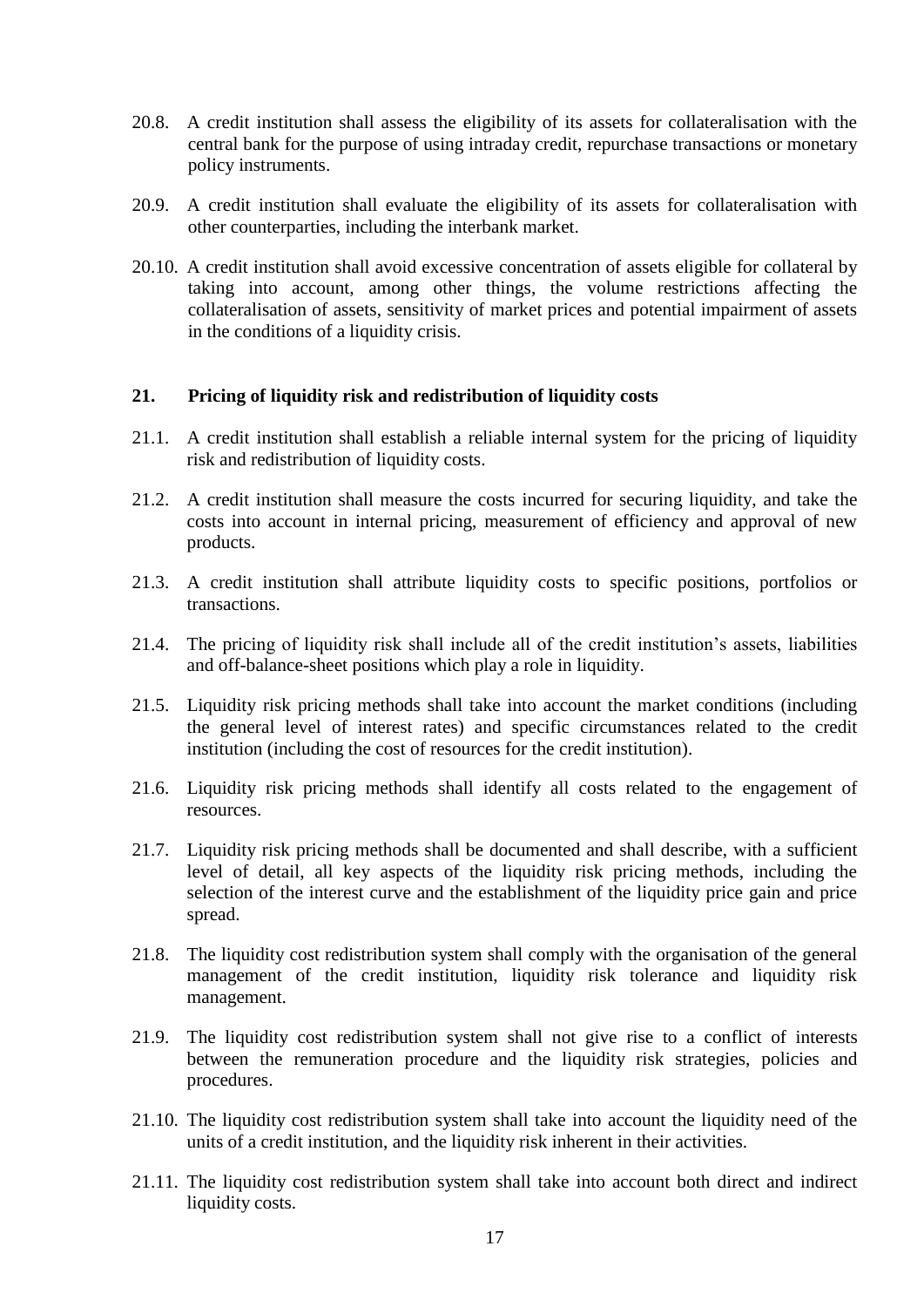### **22. Liquidity risk stress testing**

- 22.1. A credit institution shall conduct liquidity risk stress tests on a regular basis, at least once every six months.
- 22.2. The frequency of liquidity risk testing shall depend on the size of the credit institution, its systemic importance and the level of liquidity risk.
- 22.3. A credit institution shall increase the frequency of liquidity risk stress testing against any rise in the probability of occurrence of a liquidity crisis.
- 22.4. Based on liquidity risk stress testing, a credit institution shall:
	- 1) identify the potential sources of a liquidity crisis;
	- 2) evaluate the compliance of the actual liquidity risk with the liquidity risk strategy and liquidity risk tolerance;
	- 3) test the relevance of the liquidity risk policies and procedures;
	- 4) prepare, through liquidity risk contingency planning, for the management of liquidity risk in the event of a liquidity crisis.
- 22.5. In conducting liquidity risk stress tests, a credit institution shall use liquidity risk stress scenarios of different difficulty levels and durations.
- 22.6. Liquidity risk stress scenarios shall reflect on exceptional events which may have a significant negative impact.
- 22.7. Liquidity risk stress scenarios shall take into account the nature of the activities of the credit institution, and the key factors contributing to liquidity risk.
- 22.8. Liquidity risk stress scenarios shall take into account the impact of the behaviour of the customers and other counterparties of a credit institution on the cash flows of the credit institution, including intraday cash flows.
- 22.9. Liquidity risk stress scenarios shall take into account the expected behaviour of other market participants in the event of a liquidity crisis, and its potential impact on the financial market.
- 22.10. A credit institution shall use the following scenarios in liquidity risk stress testing:
	- 1) credit-institution-based liquidity risk stress scenarios;
	- 2) market-based liquidity risk stress scenarios;
	- 3) scenarios combining credit-institution-based and market-based liquidity risk stress scenarios.
- 22.11. Among other things, credit-institution-based liquidity risk stress scenarios shall include the following situations that may give rise to a liquidity crisis:
	- 1) outflow of retail customer deposits;
	- 2) outflow of corporate customer deposits, especially major customers;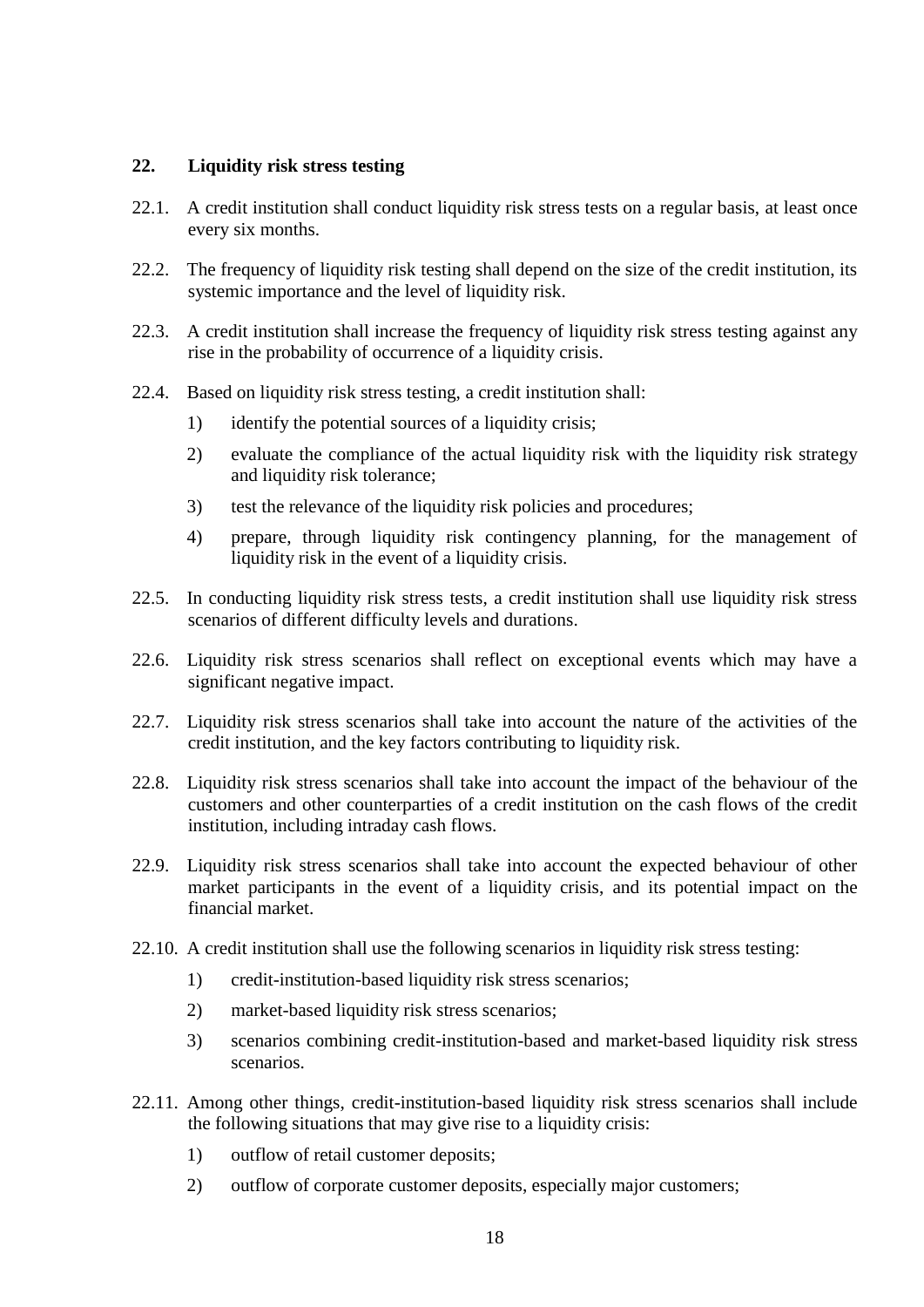- 3) shortening of customer deposit maturities;
- 4) difficulties in engaging resources and refinancing from institutional investors;
- 5) deterioration in the credit rating or outlook of a credit institution or its group;
- 6) abrupt increase in the use of credit limits by major customers;
- 7) restrictions on the collateralisation of assets and additional collateral requirements against the credit institution.
- 22.12. Among other things, market-based liquidity risk stress scenarios shall include the following situations that may give rise to a liquidity crisis:
	- 1) deterioration of access to sources of financing;
	- 2) general rise in the cost of resources;
	- 3) general shortening of resource maturities;
	- 4) drop in the market value of assets;
	- 5) decrease in the liquidity of the financial market;
	- 6) exiting of a systemically important market participant from the financial market;
	- 7) disturbances in the functioning of the interbank market;
	- 8) deterioration in the convertibility of currencies;
	- 9) deterioration of access to resources denominated in a specific currency;
	- 10) drop in the value of currencies;
	- 11) disturbances in payment and settlement systems.
- 22.13. In liquidity risk stress testing, a credit institution shall also take into account the aspects related to intraday liquidity management.
- 22.14. Among other things, aspects related to intraday liquidity management shall include the following situations that may give rise to a liquidity crisis:
	- 1) a liquidity crisis within the credit institution, blocking access to intraday credit limits with counterparties;
	- 2) a liquidity crisis in the key counterparty of the credit institution, with the counterparty suspending payments;
	- 3) a liquidity crisis in the counterparty of the correspondent bank, significantly deteriorating the liquidity of the correspondent bank;
	- 4) cross-market liquidity crisis, triggering an impairment of the liquid assets of the credit institution and complicating collateralisation of the assets for the purpose of obtaining additional liquidity.
- 22.15. The assumptions made in liquidity risk stress testing shall be conservative and shall comply with the difficulty level of the stress scenario.
- 22.16. A credit institution shall document the stress scenarios used for liquidity risk stress testing, and their key assumptions.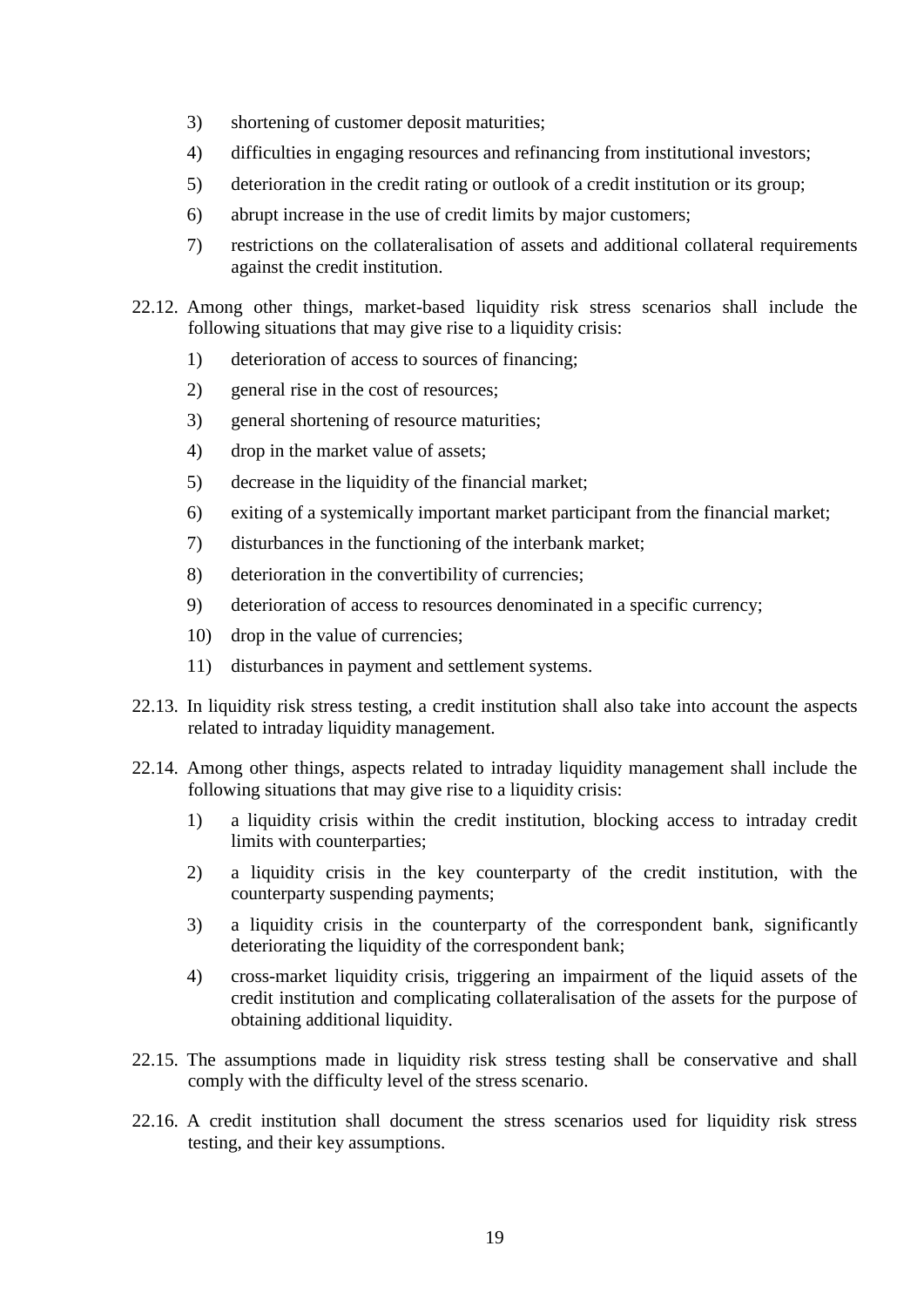- 22.17. A credit institution shall regularly review the stress scenarios used for liquidity risk stress testing and their key assumptions, so as to ensure the relevance of their nature and difficulty level and compliance with the activities of the credit institution.
- 22.18. In case of material changes in its business activities or market conditions, the credit institution shall immediately review the liquidity risk stress scenarios and their key assumptions, introducing changes, where necessary.
- 22.19. A credit institution shall take into account the results of the stress tests of other risks, and the corresponding impact on liquidity.
- 22.20. A credit institution shall take the results of liquidity risk stress tests into account in the review of the liquidity risk strategy, policies and procedures.
- 22.21. A credit institution shall take the results of liquidity risk stress tests into account in establishing liquidity risk limits.
- 22.22. The results of liquidity risk stress tests shall be used as the key input in the preparation of contingency liquidity plans of a credit institution.

## **23. Contingency liquidity plan**

- 23.1. A credit institution shall prepare a contingency liquidity plan, specifying the activities and measures to be applied by the credit institution in the event of a liquidity crisis.
- 23.2. A contingency liquidity plan shall describe the credit institution's strategy, policy and activity plan for coping with liquidity crises of different magnitude, and stipulate a clear chain of command and escalation procedures.
- 23.3. A contingency liquidity plan shall take into account the nature and extent of the activities of the credit institution, and its general risk profile and role on the financial market.
- 23.4. The contingency liquidity plan shall comply with the general business continuity plan of the credit institution, and be implementable also in a situation where the credit institution applies the extraordinary measures set forth in the business continuity plan.
- 23.5. A contingency liquidity plan shall be closely integrated with the liquidity risk management procedures of the credit institution, and the stress scenarios and assumptions used in liquidity risk stress testing.
- 23.6. In contingency liquidity plan, a credit institution shall pay special attention to the following factors:
	- 1) the impact of the liquidity crisis on the ability to dispose or collateralise assets;
	- 2) the impact of the liquidity crisis on the credit institution's access to sources of financing;
	- 3) the reputation risk inherent in the application of extraordinary measures;
	- 4) legal, regulatory and operational restrictions and hindrances to the transfer of liquidity between the units of the credit institution.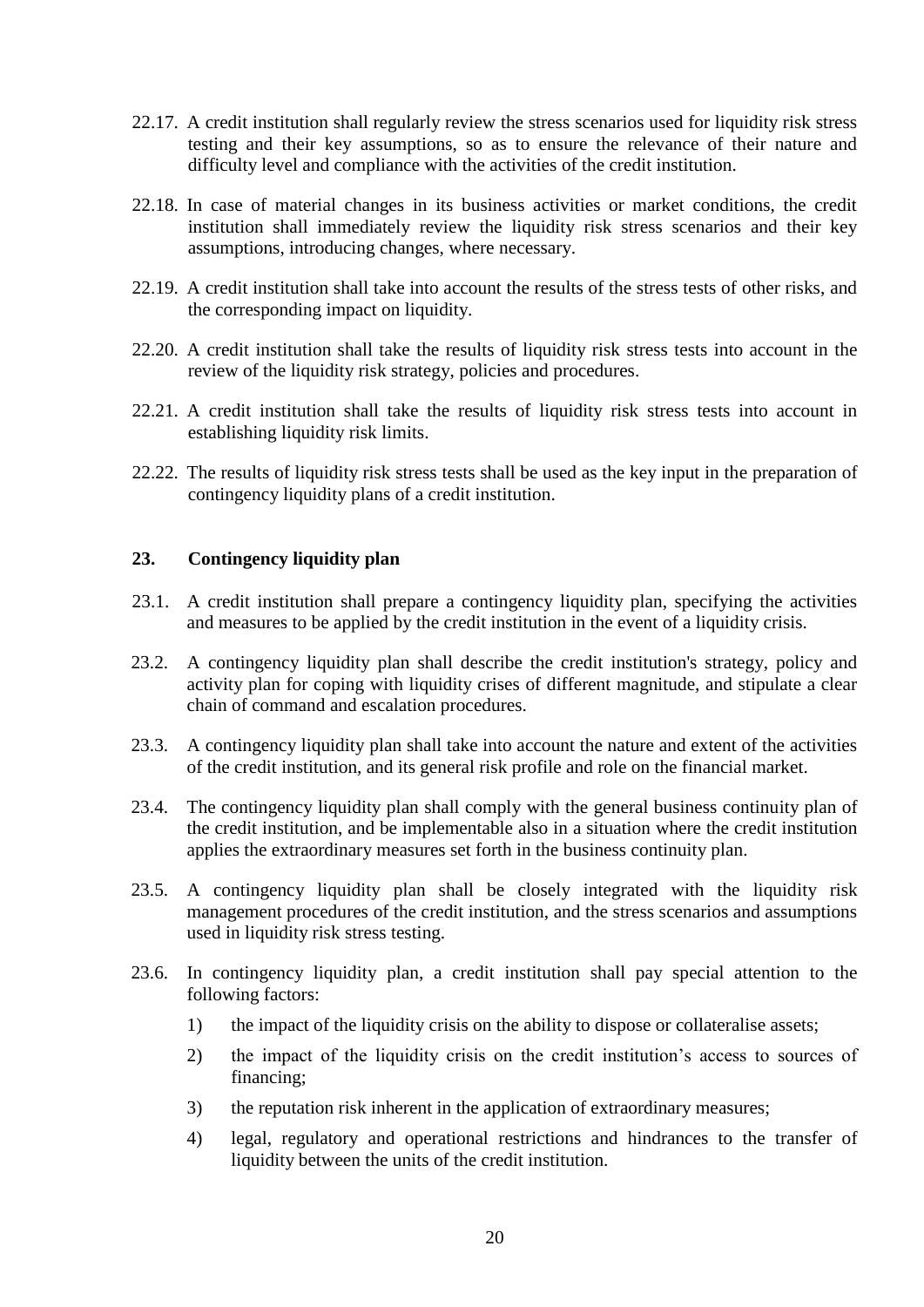- 23.7. A contingency liquidity plan shall contain a list of specific, realistic and flexible extraordinary measures that the credit institution can apply for the purpose of maintaining liquidity or eliminating liquidity deficit in the event of a liquidity crisis.
- 23.8. A contingency liquidity plan shall clearly stipulate the following:
	- 1) the units, committees and staff members responsible for the implementation of the contingency liquidity plan;
	- 2) the events triggering the implementation of the contingency liquidity plan;
	- 3) a detailed activity plan, including the measures to be applied and their time frame;
	- 4) possible extraordinary sources of financing and the potential volume of the resources thus engaged;
	- 5) the preparations required for exploiting the extraordinary sources of financing, and the time frame;
	- 6) a communication plan for communicating with the staff members, customers and owners of the credit institution as well as central banks, financial supervision authorities and the media;
	- 7) escalation procedures for the timing and methods of implementation of extraordinary measures.
- 23.9. The contingency liquidity plan of a credit institution shall stipulate the potential measures for maintaining and increasing liquidity in the event of liquidity crisis, including:
	- 1) participation in the credit programmes of central banks;
	- 2) waiver from the acquisition of additional assets, including establishment of restrictions on the disbursement of new loans:
	- 3) execution of repurchase transactions;
	- 4) adjustment of the terms of money market transactions, including shortening of the terms of loans granted to other credit institutions;
	- 5) engagement of additional customer deposits;
	- 6) reduction of the credit limit of customers.
- 23.10. Where the contingency liquidity plan stipulates participation in the credit programmes of central banks as one of the potential sources of extraordinary financing, the credit institution shall take into account the eligibility criteria and other operation requirements established by the central bank, as well as the related reputation risk.
- 23.11. In case of central management of liquidity risk, a credit institution shall pay attention to the following factors in the preparation of a contingency liquidity plan:
	- 1) the policies and procedures established by the group with regard to the conditions and timing of the transfer of liquidity to units located in other jurisdictions;
	- 2) the possible restrictions and hindrances to the transfer of liquidity to units located in other jurisdictions;
	- 3) the time needed for and potential time delay in the transfer of liquidity to units located in other jurisdictions;